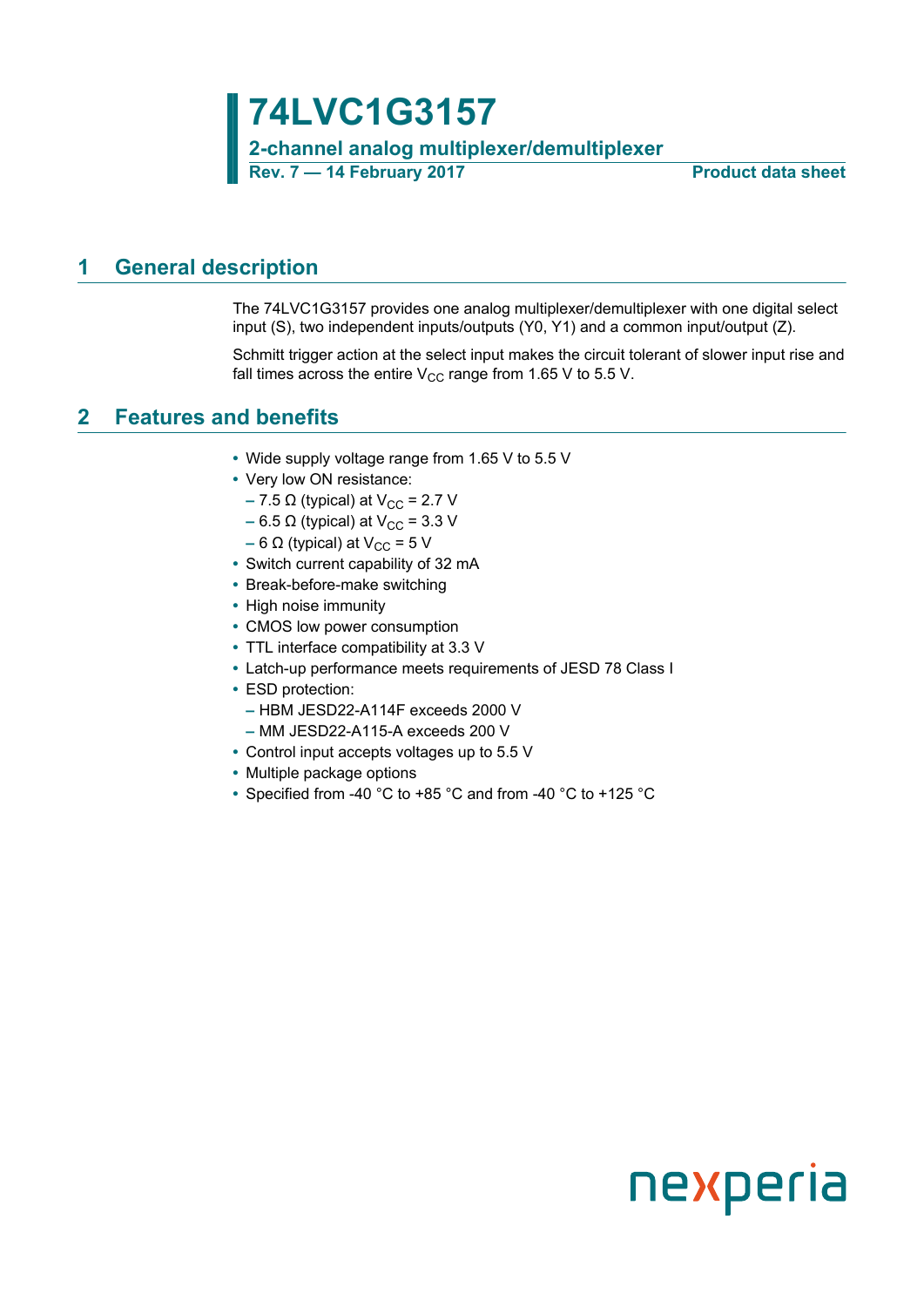**2-channel analog multiplexer/demultiplexer**

### <span id="page-1-1"></span><span id="page-1-0"></span>**3 Ordering information**

| <b>Table 1. Ordering information</b> |                                            |                   |                                                                                                                    |                     |  |  |  |  |  |
|--------------------------------------|--------------------------------------------|-------------------|--------------------------------------------------------------------------------------------------------------------|---------------------|--|--|--|--|--|
| <b>Type number</b>                   | <b>Package</b>                             |                   |                                                                                                                    |                     |  |  |  |  |  |
|                                      | <b>Temperature</b><br><b>Name</b><br>range |                   | <b>Description</b>                                                                                                 | <b>Version</b>      |  |  |  |  |  |
| 74LVC1G3157GW                        | -40 °C to +125 °C                          | <b>SC-88</b>      | plastic surface-mounted package; 6 leads                                                                           | SOT <sub>363</sub>  |  |  |  |  |  |
| 74LVC1G3157GV                        | -40 °C to +125 °C                          | <b>SC-74</b>      | plastic surface-mounted package (TSOP6); 6 leads                                                                   | SOT457              |  |  |  |  |  |
| 74LVC1G3157GM                        | -40 °C to +125 °C                          | XSON6             | plastic extremely thin small outline package; no leads;<br>6 terminals; body $1 \times 1.45 \times 0.5$ mm         | SOT886              |  |  |  |  |  |
| 74LVC1G3157GF                        | -40 °C to +125 °C                          | XSON6             | plastic extremely thin small outline package; no leads;<br>6 terminals; body $1 \times 1 \times 0.5$ mm            | SOT891              |  |  |  |  |  |
| 74LVC1G3157GN                        | -40 °C to +125 °C                          | XSON6             | extremely thin small outline package; no leads;<br>6 terminals; body $0.9 \times 1.0 \times 0.35$ mm               | SOT <sub>1115</sub> |  |  |  |  |  |
| 74LVC1G3157GS                        | -40 °C to +125 °C                          | XSON <sub>6</sub> | extremely thin small outline package; no leads;<br>6 terminals; body $1.0 \times 1.0 \times 0.35$ mm               | SOT <sub>1202</sub> |  |  |  |  |  |
| 74LVC1G3157GX                        | -40 °C to +125 °C                          | X2SON6            | plastic thermal extremely thin small outline package;<br>no leads; 6 terminals; body $1 \times 0.8 \times 0.35$ mm | SOT <sub>1255</sub> |  |  |  |  |  |

#### <span id="page-1-2"></span>**4 Marking**

| <b>Table 2. Marking</b> |                             |
|-------------------------|-----------------------------|
| <b>Type number</b>      | Marking code <sup>[1]</sup> |
| 74LVC1G3157GW           | YJ                          |
| 74LVC1G3157GV           | YJ                          |
| 74LVC1G3157GM           | YJ                          |
| 74LVC1G3157GF           | YJ                          |
| 74LVC1G3157GN           | YJ                          |
| 74LVC1G3157GS           | YJ                          |
| 74LVC1G3157GX           | YJ                          |

[1] The pin 1 indicator is located on the lower left corner of the device, below the marking code.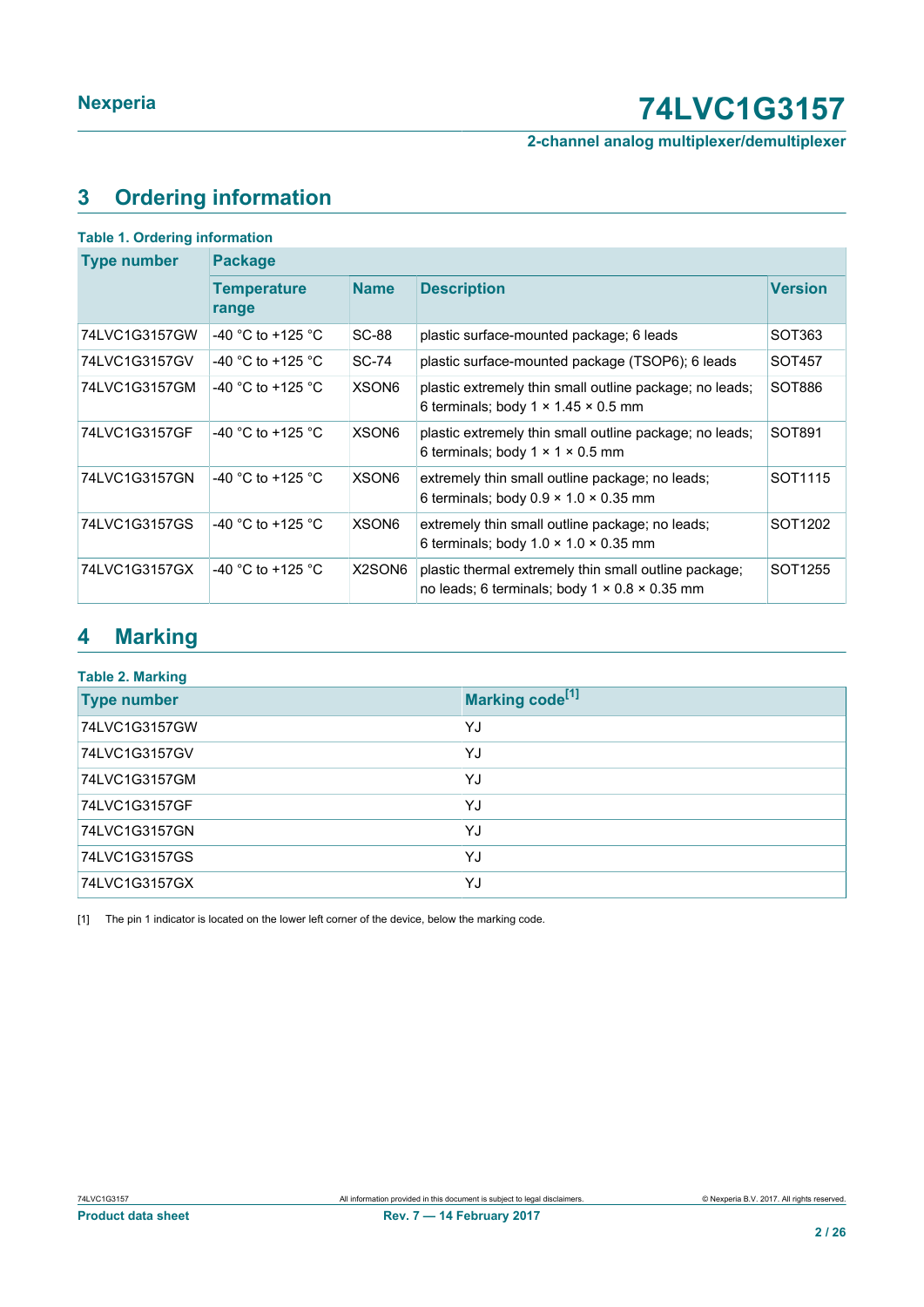**2-channel analog multiplexer/demultiplexer**

#### <span id="page-2-0"></span>**5 Functional diagram**



### <span id="page-2-1"></span>**6 Pinning information**



#### <span id="page-2-2"></span>**6.1 Pinning**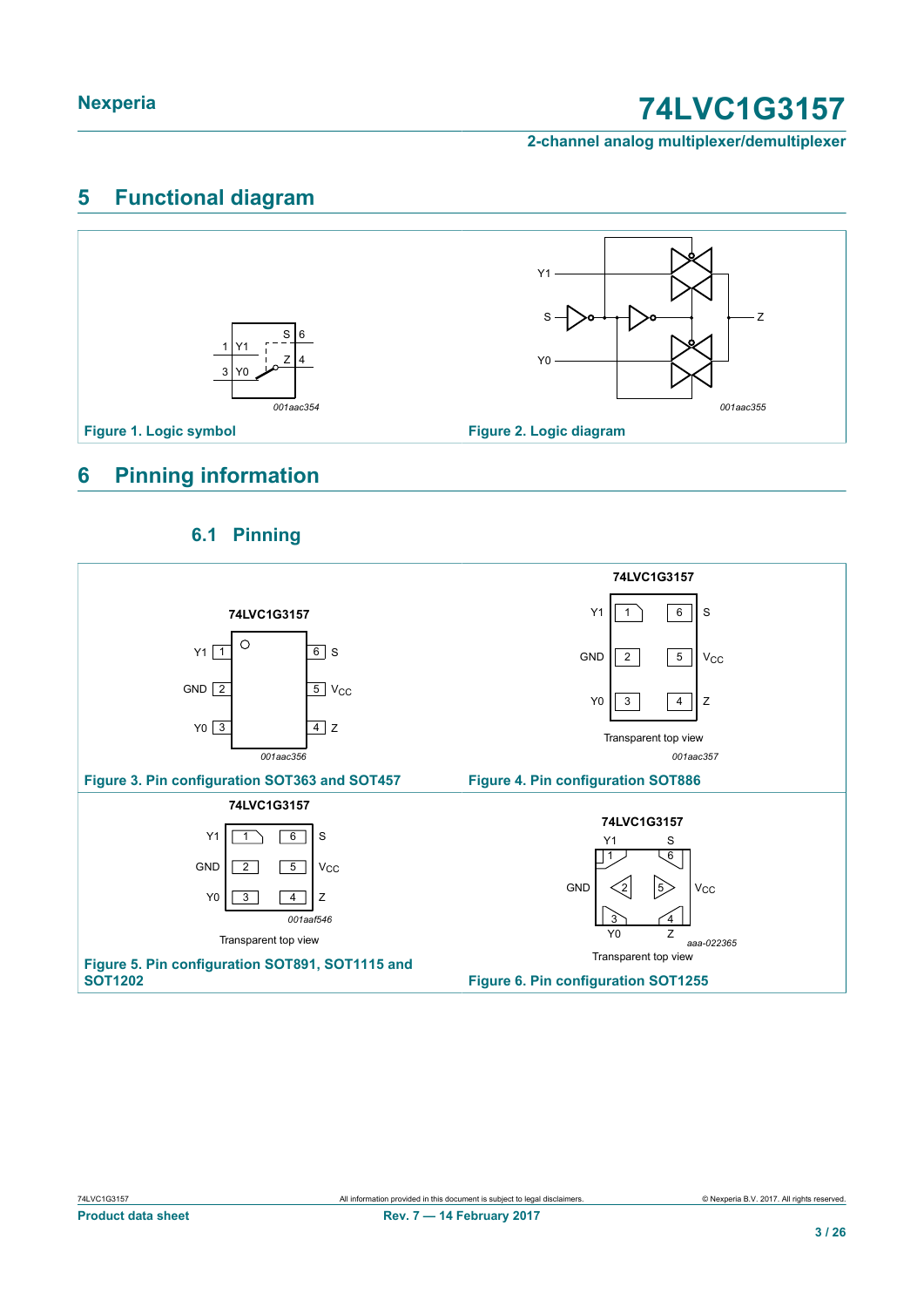**Table 3. Pin description**

### **Nexperia 74LVC1G3157**

**2-channel analog multiplexer/demultiplexer**

#### <span id="page-3-3"></span><span id="page-3-2"></span><span id="page-3-1"></span><span id="page-3-0"></span>**6.2 Pin description**

| Table 3. PIN description |     |                             |
|--------------------------|-----|-----------------------------|
| <b>Symbol</b>            | Pin | <b>Description</b>          |
| Y1                       |     | independent input or output |
| <b>GND</b>               | າ   | ground (0 V)                |
| Y0                       | 3   | independent input or output |
| ΙZ                       | 4   | common output or input      |
| $V_{\rm CC}$             | 5   | supply voltage              |
| ls                       | 6   | select input                |

### <span id="page-3-4"></span>**7 Functional description**

| Table 4. Function table [1] |                   |  |  |  |
|-----------------------------|-------------------|--|--|--|
| <b>Input S</b>              | <b>Channel on</b> |  |  |  |
|                             | Y0                |  |  |  |
| ΙH                          | Υ1                |  |  |  |

[1] H = HIGH voltage level;

L = LOW voltage level.

#### <span id="page-3-5"></span>**8 Limiting values**

#### **Table 5. Limiting values**

*In accordance with the Absolute Maximum Rating System (IEC 60134). Voltages are referenced to GND (ground = 0 V).*

| <b>Symbol</b>    | Parameter               | <b>Conditions</b>                                | <b>Min</b>               | <b>Max</b>     | <b>Unit</b>  |
|------------------|-------------------------|--------------------------------------------------|--------------------------|----------------|--------------|
| $V_{CC}$         | supply voltage          |                                                  | $-0.5$                   | $+6.5$         | V            |
| V <sub>1</sub>   | input voltage           | $[1]$                                            | $-0.5$                   | $+6.5$         | $\vee$       |
| $I_{IK}$         | input clamping current  | $V_1$ < -0.5 V or $V_1$ > $V_{CC}$ + 0.5 V       | $-50$                    |                | mA           |
| $I_{SK}$         | switch clamping current | $V_1$ < -0.5 V or $V_1$ > $V_{CC}$ + 0.5 V       | $\overline{\phantom{a}}$ | ±50            | mA           |
| $V_{SW}$         | switch voltage          | $[2]$<br>enable and disable mode                 | $-0.5$                   | $V_{CC}$ + 0.5 | V            |
| $I_{SW}$         | switch current          | $V_{SW}$ > -0.5 V or $V_{SW}$ < $V_{CC}$ + 0.5 V |                          | ±50            | mA           |
| $ I_{CC} $       | supply current          |                                                  | $\overline{\phantom{a}}$ | 100            | mA           |
| I <sub>GND</sub> | ground current          |                                                  | $-100$                   | Ξ.             | mA           |
| $T_{\text{stg}}$ | storage temperature     |                                                  | $-65$                    | $+150$         | $^{\circ}$ C |
| $P_{\text{tot}}$ | total power dissipation | $[3]$<br>$T_{amb}$ = -40 °C to +125 °C           | ۰                        | 250            | mW           |

[1] The minimum input voltage rating may be exceeded if the input current rating is observed.<br>
[2] The minimum and maximum switch voltage ratings may be exceeded if the switch clampin<br>
[3] For SC-88 and SC-74 packages: ab

The minimum and maximum switch voltage ratings may be exceeded if the switch clamping current rating is observed.

For SC-88 and SC-74 packages: above 87.5 °C the value of P<sub>tot</sub> derates linearly with 4.0 mW/K.

For XSON6 and X2SON6 packages: above 118 °C the value of Ptot derates linearly with 7.8 mW/K.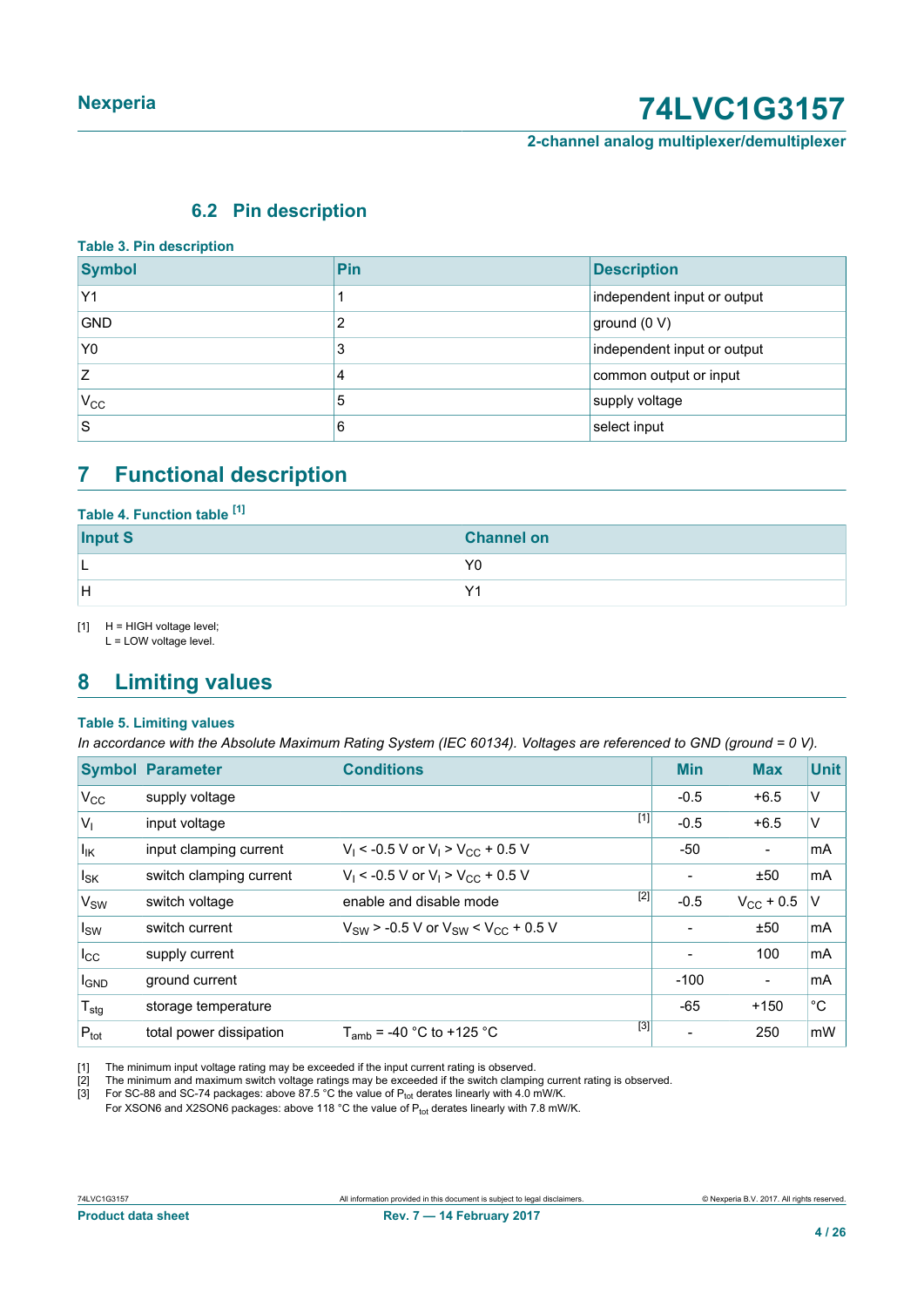**2-channel analog multiplexer/demultiplexer**

#### <span id="page-4-3"></span><span id="page-4-0"></span>**9 Recommended operating conditions**

#### <span id="page-4-1"></span>**Table 6. Recommended operating conditions**

|                 | <b>Symbol Parameter</b>             | <b>Conditions</b>                         | <b>Min</b>               | <b>Typ</b> | <b>Max</b>   | <b>Unit</b> |
|-----------------|-------------------------------------|-------------------------------------------|--------------------------|------------|--------------|-------------|
| $V_{\rm CC}$    | supply voltage                      |                                           | 1.65                     |            | 5.5          | V           |
| $V_{1}$         | input voltage                       |                                           | 0                        |            | 5.5          | V           |
| V <sub>SW</sub> | switch voltage                      | $[1]$<br>enable and disable mode          | $\mathbf 0$              |            | $V_{\rm CC}$ | V           |
| $T_{amb}$       | ambient temperature                 |                                           | -40                      |            | $+125$       | $^{\circ}C$ |
| <b>Δt/ΔV</b>    | input transition rise and fall rate | $[2]$<br>$V_{\rm CC}$ = 1.65 V to 2.7 V   | $\overline{\phantom{0}}$ |            | 20           | ns/V        |
|                 |                                     | $[2]$<br>$V_{\text{CC}}$ = 2.7 V to 5.5 V | $\overline{\phantom{0}}$ |            | 10           | ns/V        |

[1] To avoid sinking GND current from terminal Z when switch current flows in terminal Yn, the voltage drop across the bidirectional switch must not exceed 0.4 V. If the switch current flows into terminal Z, no GND current will flow from terminal Yn. In this case, there is no limit for the voltage drop across the switch.

[2] Applies to control signal levels.

### <span id="page-4-4"></span>**10 Static characteristics**

#### <span id="page-4-2"></span>**Table 7. Static characteristics**

*At recommended operating conditions; voltages are referenced to GND (ground 0 V).*

|                     | <b>Symbol Parameter</b><br><b>Conditions</b> |                                                                                              |                | -40 $^{\circ}$ C to +85 $^{\circ}$ C |              | -40 °C to +125 °C | <b>Unit</b>              |        |
|---------------------|----------------------------------------------|----------------------------------------------------------------------------------------------|----------------|--------------------------------------|--------------|-------------------|--------------------------|--------|
|                     |                                              |                                                                                              | <b>Min</b>     | Typ <sup>[1]</sup>                   | <b>Max</b>   | <b>Min</b>        | <b>Max</b>               |        |
| V <sub>IH</sub>     | <b>HIGH-level</b>                            | $V_{CC}$ = 1.65 V to 1.95 V                                                                  | $0.65V_{CC}$   | $\overline{\phantom{a}}$             |              | $0.65V_{CC}$      | $\overline{\phantom{0}}$ | $\vee$ |
|                     | input voltage                                | $V_{CC}$ = 2.3 V to 2.7 V                                                                    | 1.7            | $\blacksquare$                       |              | 1.7               | $\blacksquare$           | V      |
|                     |                                              | $V_{CC}$ = 3 V to 3.6 V                                                                      | 2.0            | $\blacksquare$                       |              | 2.0               | $\overline{a}$           | $\vee$ |
|                     |                                              | $V_{CC}$ = 4.5 V to 5.5 V                                                                    | $0.7V_{CC}$    | $\overline{\phantom{m}}$             |              | $0.7V_{CC}$       |                          | V      |
| $V_{IL}$            | LOW-level                                    | $V_{\text{CC}}$ = 1.65 V to 1.95 V                                                           | $\blacksquare$ | $\blacksquare$                       | $0.35V_{CC}$ | $\overline{a}$    | $0.35V_{CC}$             | V      |
|                     | input voltage                                | $V_{CC}$ = 2.3 V to 2.7 V                                                                    |                | $\overline{\phantom{a}}$             | 0.7          | $\blacksquare$    | 0.7                      | $\vee$ |
|                     |                                              | $V_{CC}$ = 3 V to 3.6 V                                                                      |                | $\overline{\phantom{a}}$             | 0.8          | $\blacksquare$    | 0.8                      | V      |
|                     |                                              | $V_{CC}$ = 4.5 V to 5.5 V                                                                    |                |                                      | $0.3V_{CC}$  |                   | $0.3V_{CC}$              | V      |
| h,                  | input leakage<br>current                     | $[2]$<br>pin S; $V_1 = 5.5 V$ or GND;<br>$V_{CC}$ = 0 V to 5.5 V                             |                | ±0.1                                 | ±1           |                   | ±1                       | μA     |
| $I_{S(OFF)}$        | OFF-state<br>leakage current                 | $[2]$<br>$V_{CC}$ = 5.5 V; see Figure 7                                                      |                | ±0.1                                 | ±0.2         |                   | ±0.5                     | μA     |
| $I_{S(ON)}$         | ON-state<br>leakage current                  | $[2]$<br>$V_{CC}$ = 5.5 V; see Figure 8                                                      |                | ±0.1                                 | ±1           |                   | ±2                       | μA     |
| $I_{\rm CC}$        | supply current                               | $[2]$<br>$V_1 = 5.5 V$ or GND;<br>$V_{SW}$ = GND or $V_{CC}$ ;<br>$V_{CC}$ = 1.65 V to 5.5 V |                | 0.1                                  | 4            |                   | 4                        | μA     |
| $\Delta I_{\rm CC}$ | additional<br>supply current                 | $[2]$<br>pin S; $V_1 = V_{CC} - 0.6 V$ ;<br>$V_{CC}$ = 5.5 V;<br>$V_{SW}$ = GND or $V_{CC}$  |                | 5                                    | 500          |                   | 500                      | μA     |
| C <sub>1</sub>      | input<br>capacitance                         |                                                                                              |                | 2.5                                  |              |                   |                          | pF     |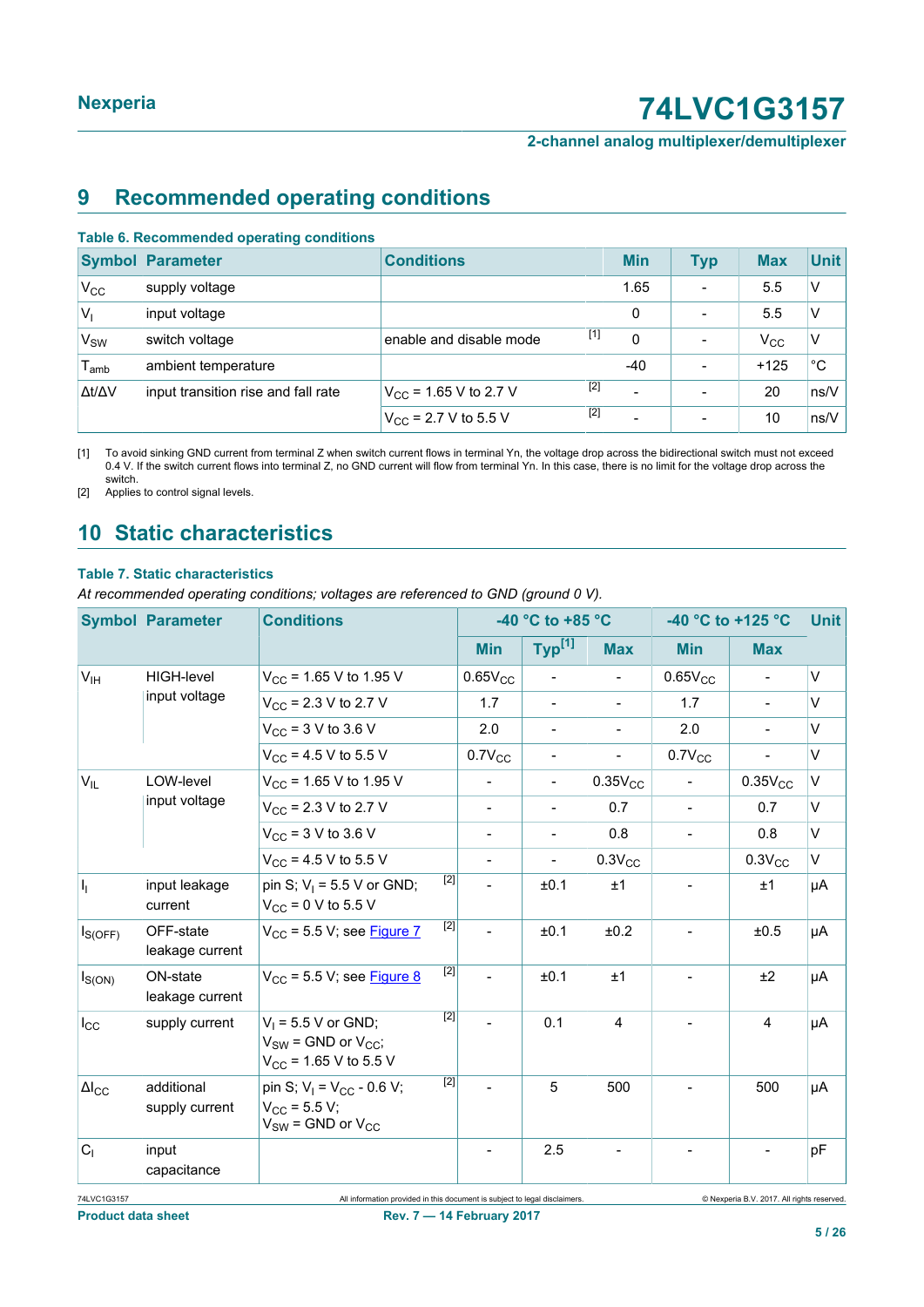#### **2-channel analog multiplexer/demultiplexer**

<span id="page-5-1"></span><span id="page-5-0"></span>

|              | <b>Symbol Parameter</b><br><b>Conditions</b> |  |            | -40 $^{\circ}$ C to +85 $^{\circ}$ C |                          | -40 $^{\circ}$ C to +125 $^{\circ}$ C | <b>Unit</b> |    |
|--------------|----------------------------------------------|--|------------|--------------------------------------|--------------------------|---------------------------------------|-------------|----|
|              |                                              |  | <b>Min</b> | Typ <sup>[1]</sup>                   | <b>Max</b>               | <b>Min</b>                            | <b>Max</b>  |    |
| $C_{S(OFF)}$ | ∣OFF-state<br>capacitance                    |  |            | 6.0                                  | $\overline{\phantom{a}}$ | $\overline{\phantom{a}}$              | -           | pF |
| $C_{S(ON)}$  | ON-state<br>capacitance                      |  |            | 18                                   | $\overline{\phantom{a}}$ | $\overline{\phantom{0}}$              |             | pF |

[1] Typical values are measured at  $T_{amb}$  = 25 °C.

[2] These typical values are measured at  $V_{\text{CC}}$  = 3.3 V

#### <span id="page-5-4"></span>**10.1 Test circuits**

<span id="page-5-3"></span><span id="page-5-2"></span>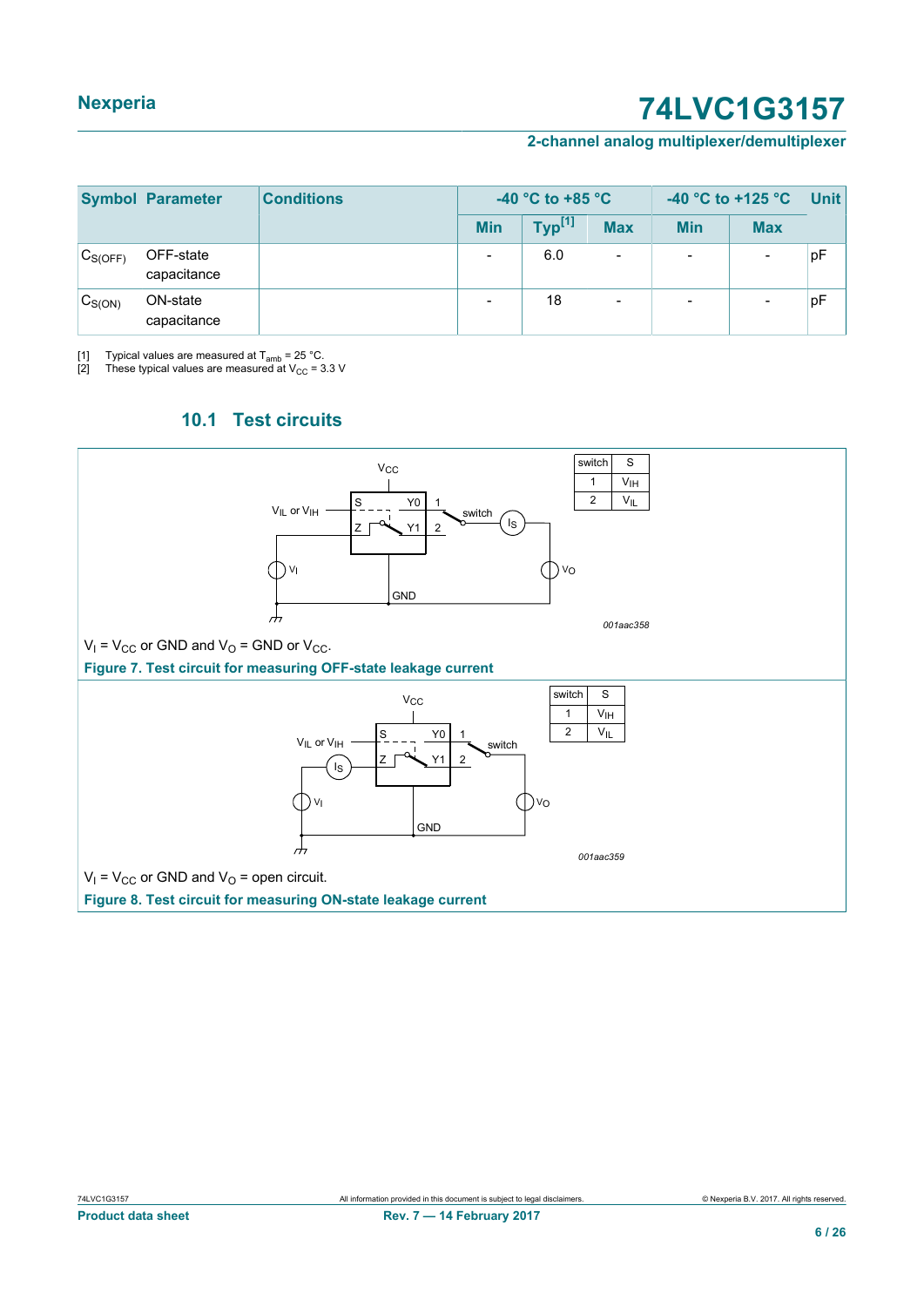**2-channel analog multiplexer/demultiplexer**

#### <span id="page-6-2"></span><span id="page-6-1"></span><span id="page-6-0"></span>**10.2 ON resistance**

#### **Table 8. ON resistance**

*At recommended operating conditions; voltages are referenced to GND (ground 0 V); for graphs see* [Figure 10](#page-7-0) *to* [Figure 15](#page-8-0)*.*

| <b>Symbol Parameter</b> |               | <b>Conditions</b>                               |                          | -40 $^{\circ}$ C to +85 $^{\circ}$ C |                          | -40 °C to +125 °C            | <b>Unit</b>              |   |
|-------------------------|---------------|-------------------------------------------------|--------------------------|--------------------------------------|--------------------------|------------------------------|--------------------------|---|
|                         |               |                                                 | <b>Min</b>               | Typ <sup>[1]</sup>                   | <b>Max</b>               | <b>Min</b>                   | <b>Max</b>               |   |
| $R_{ON(peak)}$          | ON resistance | $V_1$ = GND to $V_{CC}$ ; see Figure 9          |                          |                                      |                          |                              |                          |   |
|                         | (peak)        | $I_{SW} = 4$ mA;<br>$V_{CC}$ = 1.65 V to 1.95 V |                          | 34.0                                 | 130                      |                              | 195                      | Ω |
|                         |               | $I_{SW}$ = 8 mA; $V_{CC}$ = 2.3 V to 2.7 V      | $\overline{\phantom{a}}$ | 12.0                                 | 30                       | $\blacksquare$               | 45                       | Ω |
|                         |               | $I_{SW}$ = 12 mA; $V_{CC}$ = 2.7 V              | $\overline{\phantom{a}}$ | 10.4                                 | 25                       | $\overline{\phantom{a}}$     | 38                       | Ω |
|                         |               | $I_{SW}$ = 24 mA; $V_{CC}$ = 3 V to 3.6 V       |                          | 7.8                                  | 20                       | $\qquad \qquad -$            | 30                       | Ω |
|                         |               | $I_{SW}$ = 32 mA; $V_{CC}$ = 4.5 V to 5.5 V     |                          | 6.2                                  | 15                       |                              | 23                       | Ω |
| $R_{ON(rail)}$          | ON resistance | $V_1$ = GND; see Figure 9                       |                          |                                      |                          |                              |                          |   |
|                         | (rail)        | $I_{SW} = 4$ mA;<br>$V_{CC}$ = 1.65 V to 1.95 V |                          | 8.2                                  | 18                       |                              | 27                       | Ω |
|                         |               | $I_{SW}$ = 8 mA; $V_{CC}$ = 2.3 V to 2.7 V      |                          | 7.1                                  | 16                       | $\blacksquare$               | 24                       | Ω |
|                         |               | $I_{SW}$ = 12 mA; $V_{CC}$ = 2.7 V              |                          | 6.9                                  | 14                       |                              | 21                       | Ω |
|                         |               | $I_{SW}$ = 24 mA; $V_{CC}$ = 3 V to 3.6 V       | $\overline{\phantom{a}}$ | 6.5                                  | 12                       | $\blacksquare$               | 18                       | Ω |
|                         |               | $I_{SW}$ = 32 mA; $V_{CC}$ = 4.5 V to 5.5 V     |                          | 5.8                                  | 10                       |                              | 15                       | Ω |
|                         |               | $V_1$ = $V_{CC}$ ; see Figure 9                 |                          |                                      |                          |                              |                          |   |
|                         |               | $ISW = 4 mA;$<br>$V_{CC}$ = 1.65 V to 1.95 V    | $\overline{\phantom{a}}$ | 10.4                                 | 30                       | $\qquad \qquad \blacksquare$ | 45                       | Ω |
|                         |               | $I_{SW}$ = 8 mA; $V_{CC}$ = 2.3 V to 2.7 V      | $\overline{\phantom{a}}$ | 7.6                                  | 20                       | $\overline{\phantom{a}}$     | 30                       | Ω |
|                         |               | $I_{SW}$ = 12 mA; $V_{CC}$ = 2.7 V              |                          | 7.0                                  | 18                       |                              | 27                       | Ω |
|                         |               | $I_{SW}$ = 24 mA; $V_{CC}$ = 3 V to 3.6 V       | $\sim$                   | 6.1                                  | 15                       | $\overline{\phantom{a}}$     | 23                       | Ω |
|                         |               | $I_{SW}$ = 32 mA; $V_{CC}$ = 4.5 V to 5.5 V     | $\overline{\phantom{a}}$ | 4.9                                  | 10                       | $\overline{\phantom{a}}$     | 15                       | Ω |
| $R_{ON(flat)}$          | ON resistance | [2]<br>$V_1$ = GND to $V_{CC}$                  |                          |                                      |                          |                              |                          |   |
|                         | (flatness)    | $ISW = 4 mA;$<br>$V_{CC}$ = 1.65 V to 1.95 V    | $\overline{\phantom{a}}$ | 26.0                                 | $\overline{\phantom{a}}$ |                              | $\overline{\phantom{a}}$ | Ω |
|                         |               | $I_{SW}$ = 8 mA; $V_{CC}$ = 2.3 V to 2.7 V      | $\blacksquare$           | 5.0                                  | $\overline{\phantom{a}}$ | $\overline{\phantom{0}}$     | $\overline{a}$           | Ω |
|                         |               | $I_{SW}$ = 12 mA; $V_{CC}$ = 2.7 V              | $\overline{\phantom{a}}$ | 3.5                                  | $\overline{\phantom{a}}$ | $\qquad \qquad \blacksquare$ | $\blacksquare$           | Ω |
|                         |               | $I_{SW}$ = 24 mA; $V_{CC}$ = 3 V to 3.6 V       | $\overline{\phantom{a}}$ | 2.0                                  | $\overline{\phantom{a}}$ |                              | $\overline{\phantom{a}}$ | Ω |
|                         |               | $I_{SW}$ = 32 mA; $V_{CC}$ = 4.5 V to 5.5 V     | $\overline{\phantom{a}}$ | 1.5                                  | $\overline{\phantom{a}}$ | $\overline{\phantom{a}}$     | $\blacksquare$           | Ω |

[1] Typical values are measured at  $T_{amb}$  = 25 °C and nominal V<sub>CC</sub>.

[2]  $\;$  Flatness is defined as the difference between the maximum and minimum value of ON resistance measured at identical V<sub>CC</sub> and temperature.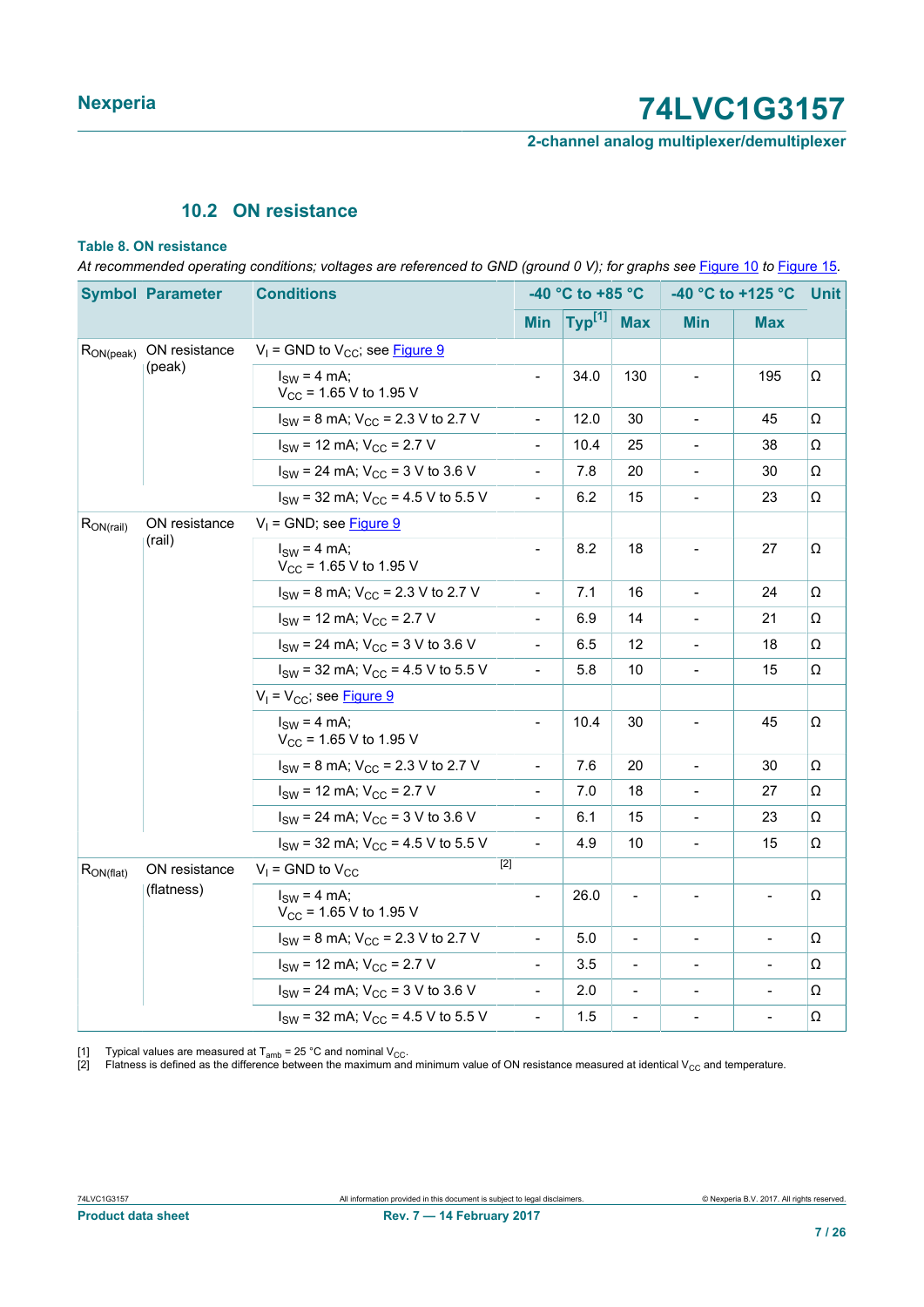<span id="page-7-0"></span>**2-channel analog multiplexer/demultiplexer**

<span id="page-7-1"></span>

#### <span id="page-7-2"></span>**10.3 ON resistance test circuit and graphs**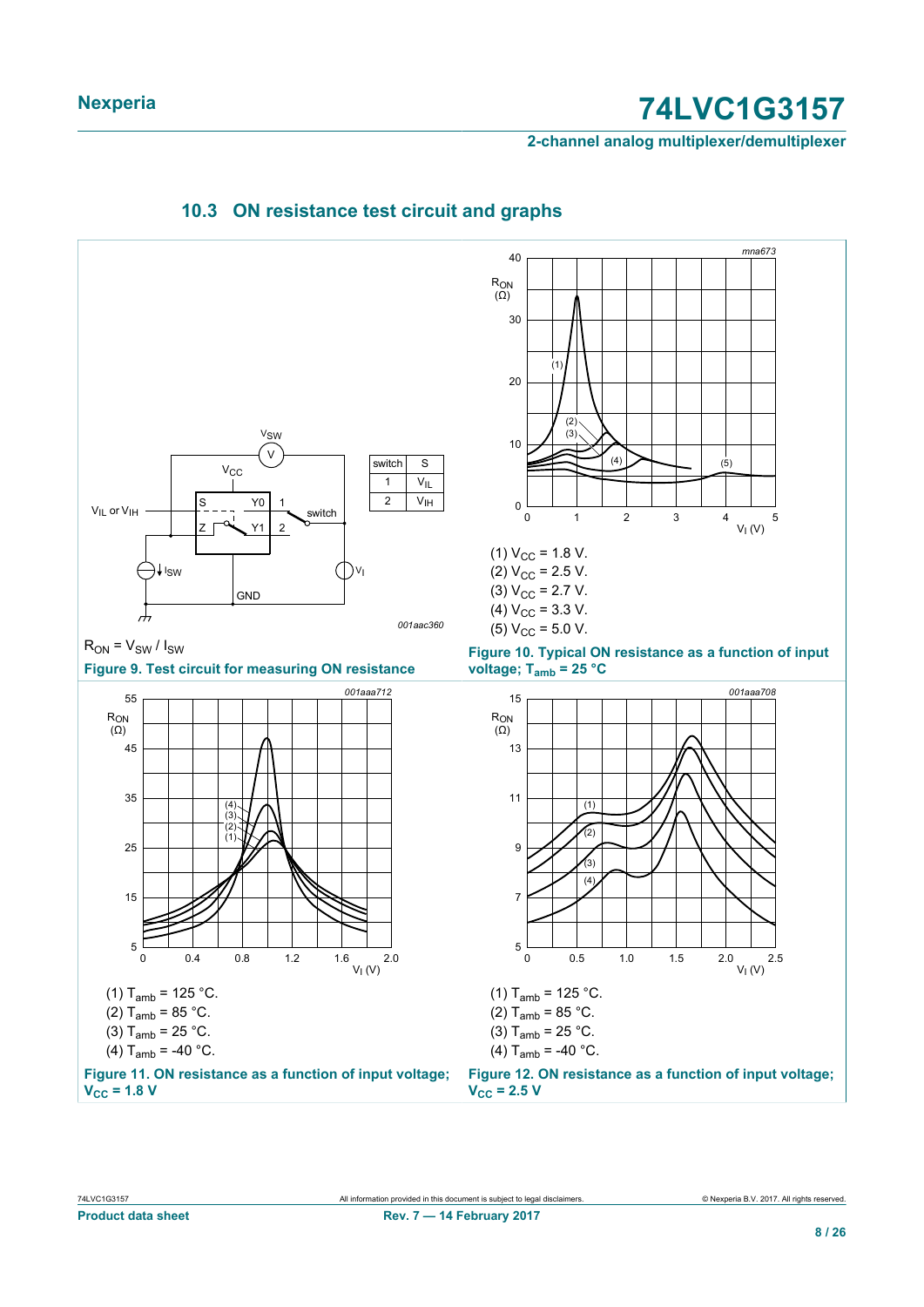<span id="page-8-0"></span>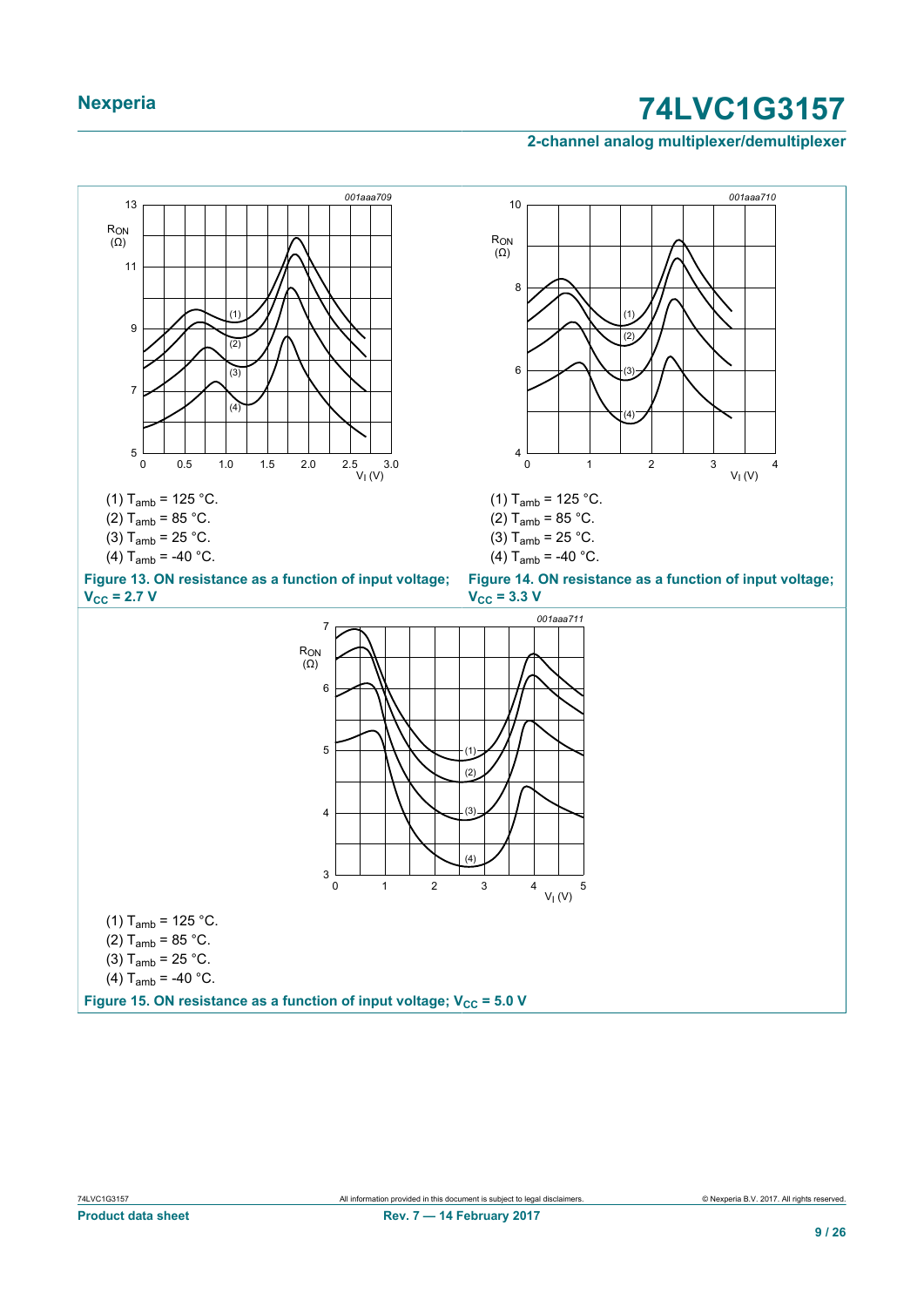**2-channel analog multiplexer/demultiplexer**

### <span id="page-9-6"></span><span id="page-9-1"></span><span id="page-9-0"></span>**11 Dynamic characteristics**

#### <span id="page-9-3"></span><span id="page-9-2"></span>**Table 9. Dynamic characteristics**

<span id="page-9-4"></span>At recommended operating conditions; voltages are referenced to GND (ground = 0 V); for test circuit see **[Figure 19](#page-11-0).** 

<span id="page-9-5"></span>

|           | <b>Symbol Parameter</b> | <b>Conditions</b>                 |         | -40 $^{\circ}$ C to +85 $^{\circ}$ C |                          |                          | -40 °C to +125 °C Unit   |                              |    |
|-----------|-------------------------|-----------------------------------|---------|--------------------------------------|--------------------------|--------------------------|--------------------------|------------------------------|----|
|           |                         |                                   |         | <b>Min</b>                           | Typ <sup>[1]</sup>       | <b>Max</b>               | <b>Min</b>               | <b>Max</b>                   |    |
| $t_{pd}$  | propagation             | Z to Yn or Yn to Z; see Figure 16 | [2] [3] |                                      |                          |                          |                          |                              |    |
|           | delay                   | $V_{CC}$ = 1.65 V to 1.95 V       |         | $\frac{1}{2}$                        | $\overline{\phantom{0}}$ | $\overline{2}$           | $\frac{1}{2}$            | 3.0                          | ns |
|           |                         | $V_{CC}$ = 2.3 V to 2.7 V         |         | $\overline{a}$                       | $\overline{a}$           | 1.2                      | $\blacksquare$           | 2.0                          | ns |
|           |                         | $V_{\text{CC}}$ = 2.7 V           |         |                                      | $\overline{\phantom{0}}$ | 1.0                      | $\overline{\phantom{a}}$ | 1.5                          | ns |
|           |                         | $V_{CC}$ = 3 V to 3.6 V           |         |                                      |                          | 0.8                      | $\overline{a}$           | 1.5                          | ns |
|           |                         | $V_{CC}$ = 4.5 V to 5.5 V         |         |                                      | $\overline{\phantom{0}}$ | 0.6                      | $\overline{a}$           | 1.0                          | ns |
| $t_{en}$  | enable time             | S to Yn; see Figure 17            | $[4]$   |                                      |                          |                          |                          |                              |    |
|           |                         | $V_{CC}$ = 1.65 V to 1.95 V       |         | 3.1                                  | 8.7                      | 20.8                     | 3.1                      | 22.0                         | ns |
|           |                         | $V_{CC}$ = 2.3 V to 2.7 V         |         | 2.2                                  | 5.3                      | 11.5                     | 2.2                      | 12.5                         | ns |
|           |                         | $V_{\rm CC}$ = 2.7 V              |         | 2.1                                  | 4.9                      | 9.3                      | 2.1                      | 10.2                         | ns |
|           |                         | $V_{CC}$ = 3 V to 3.6 V           |         | 1.8                                  | 4.0                      | 7.6                      | 1.8                      | 9.0                          | ns |
|           |                         | $V_{CC}$ = 4.5 V to 5.5 V         |         | 1.5                                  | 3.0                      | 5.7                      | 1.5                      | 6.1                          | ns |
| $t_{dis}$ | disable time            | S to Yn; see Figure 17            | $[5]$   |                                      |                          |                          |                          |                              |    |
|           |                         | $V_{CC}$ = 1.65 V to 1.95 V       |         | 3.0                                  | 6.0                      | 11.4                     | 3.0                      | 11.7                         | ns |
|           |                         | $V_{CC}$ = 2.3 V to 2.7 V         |         | 2.1                                  | 4.4                      | 7.3                      | 2.1                      | 7.6                          | ns |
|           |                         | $V_{\rm CC}$ = 2.7 V              |         | 2.1                                  | 4.2                      | 6.3                      | 2.1                      | 6.6                          | ns |
|           |                         | $V_{CC}$ = 3 V to 3.6 V           |         | 1.7                                  | 3.6                      | 5.3                      | 1.7                      | 5.9                          | ns |
|           |                         | $V_{CC}$ = 4.5 V to 5.5 V         |         | 1.3                                  | 2.9                      | 3.8                      | 1.3                      | 4.3                          | ns |
| $t_{b-m}$ | break-before-           | see Figure 18                     | [6]     |                                      |                          |                          |                          |                              |    |
|           | make time               | $V_{CC}$ = 1.65 V to 1.95 V       |         | 0.5                                  | $\frac{1}{2}$            | $\blacksquare$           | 0.5                      | $\frac{1}{2}$                | ns |
|           |                         | $V_{CC}$ = 2.3 V to 2.7 V         |         | 0.5                                  | $\blacksquare$           | $\overline{\phantom{a}}$ | 0.5                      | $\Box$                       | ns |
|           |                         | $V_{\rm CC}$ = 2.7 V              |         | 0.5                                  | $\blacksquare$           | $\blacksquare$           | 0.5                      | $\Box$                       | ns |
|           |                         | $V_{CC}$ = 3 V to 3.6 V           |         | 0.5                                  | $\overline{\phantom{a}}$ | $\blacksquare$           | 0.5                      | $\blacksquare$               | ns |
|           |                         | $V_{CC}$ = 4.5 V to 5.5 V         |         | 0.5                                  | $\overline{a}$           | $\overline{\phantom{0}}$ | 0.5                      | $\qquad \qquad \blacksquare$ | ns |

[1] Typical values are measured at  $T_{amb} = 25 \degree C$  and nominal  $V_{CC}$ .<br>[2]  $t_{pd}$  is the same as  $t_{PLH}$  and  $t_{PHL}$ .<br>[3] Propagation delay is the calculated RC time constant of the typi

[2] t<sub>pd</sub> is the same as t<sub>PLH</sub> and t<sub>PHL</sub>.<br>[3] Propagation delay is the calculated RC time constant of the typical ON resistance of the switch and the specified capacitance when driven by an ideal voltage source (zero output impedance).

[4]  $t_{en}$  is the same as t<sub>PZH</sub> and t<sub>PZL</sub>.<br>[5]  $t_{dis}$  is the same as t<sub>PLZ</sub> and t<sub>PHZ</sub>.

[5] t<sub>dis</sub> is the same as t<sub>PLZ</sub> and t<sub>PHZ</sub>.<br>[6] Break-before-make specified by design.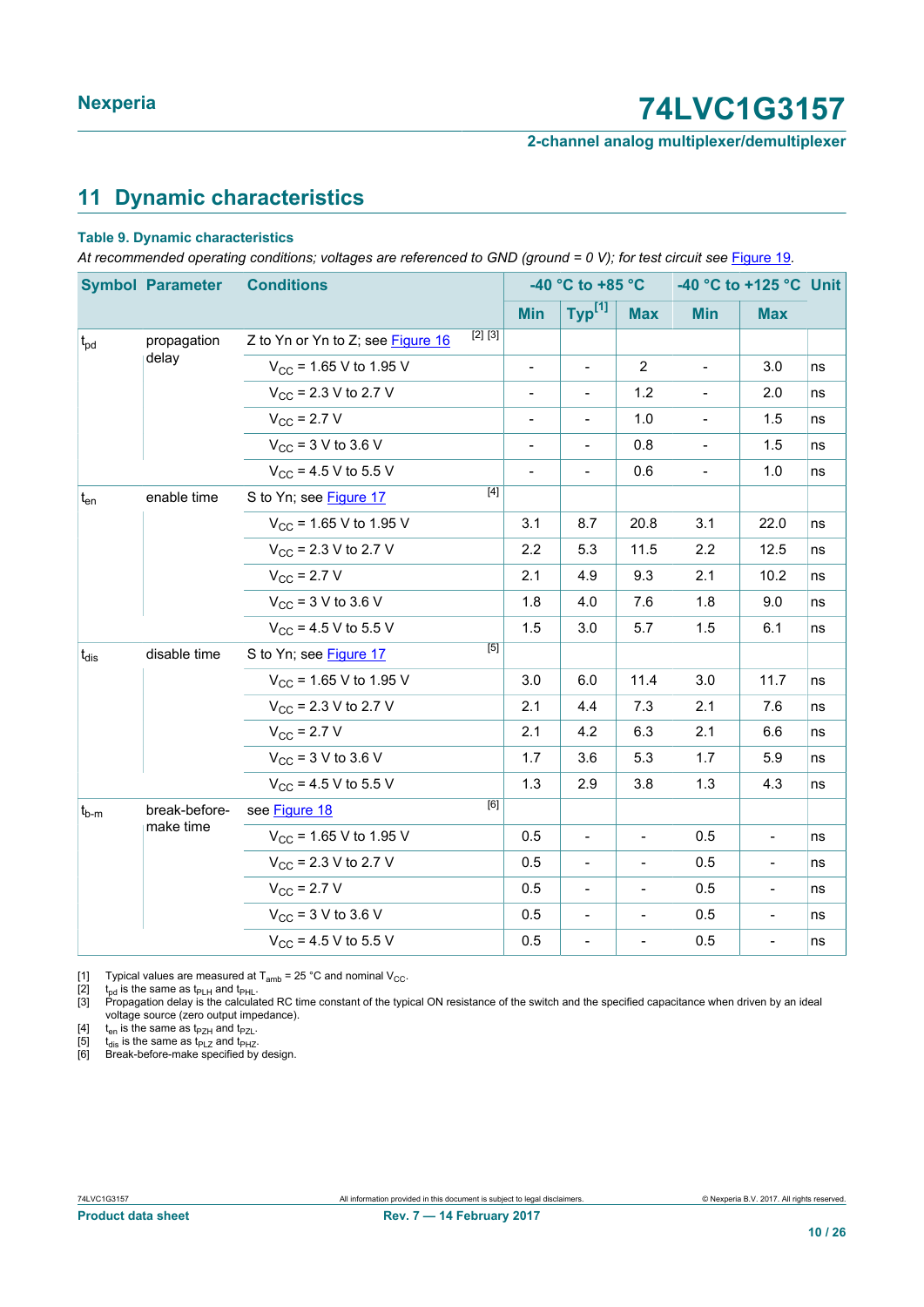#### **2-channel analog multiplexer/demultiplexer**

#### <span id="page-10-3"></span>**11.1 Waveforms and test circuits**

<span id="page-10-1"></span><span id="page-10-0"></span>

#### <span id="page-10-2"></span>**Table 10. Measurement points**

| <b>Supply voltage</b> | Input               | <b>Output</b>       |                  |                  |  |  |  |
|-----------------------|---------------------|---------------------|------------------|------------------|--|--|--|
| $V_{\rm CC}$          | vм                  | Vм                  | Vχ               |                  |  |  |  |
| 1.65 V to 5.5 V       | $0.5 \times V_{CC}$ | $0.5 \times V_{CC}$ | $V_{OL}$ + 0.3 V | $V_{OH}$ - 0.3 V |  |  |  |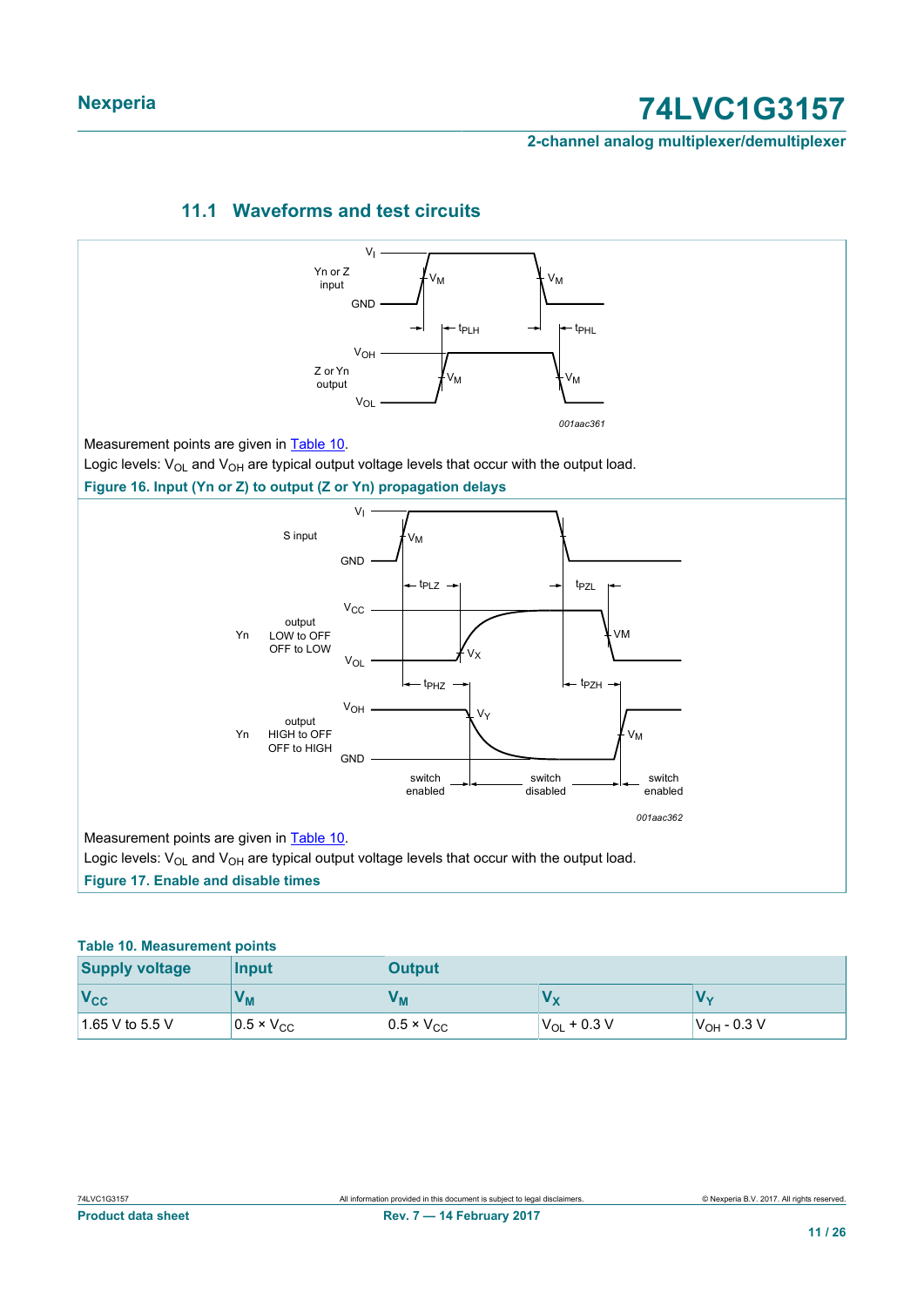#### **2-channel analog multiplexer/demultiplexer**



<span id="page-11-1"></span><span id="page-11-0"></span>

**Figure 19. Test circuit for measuring switching times**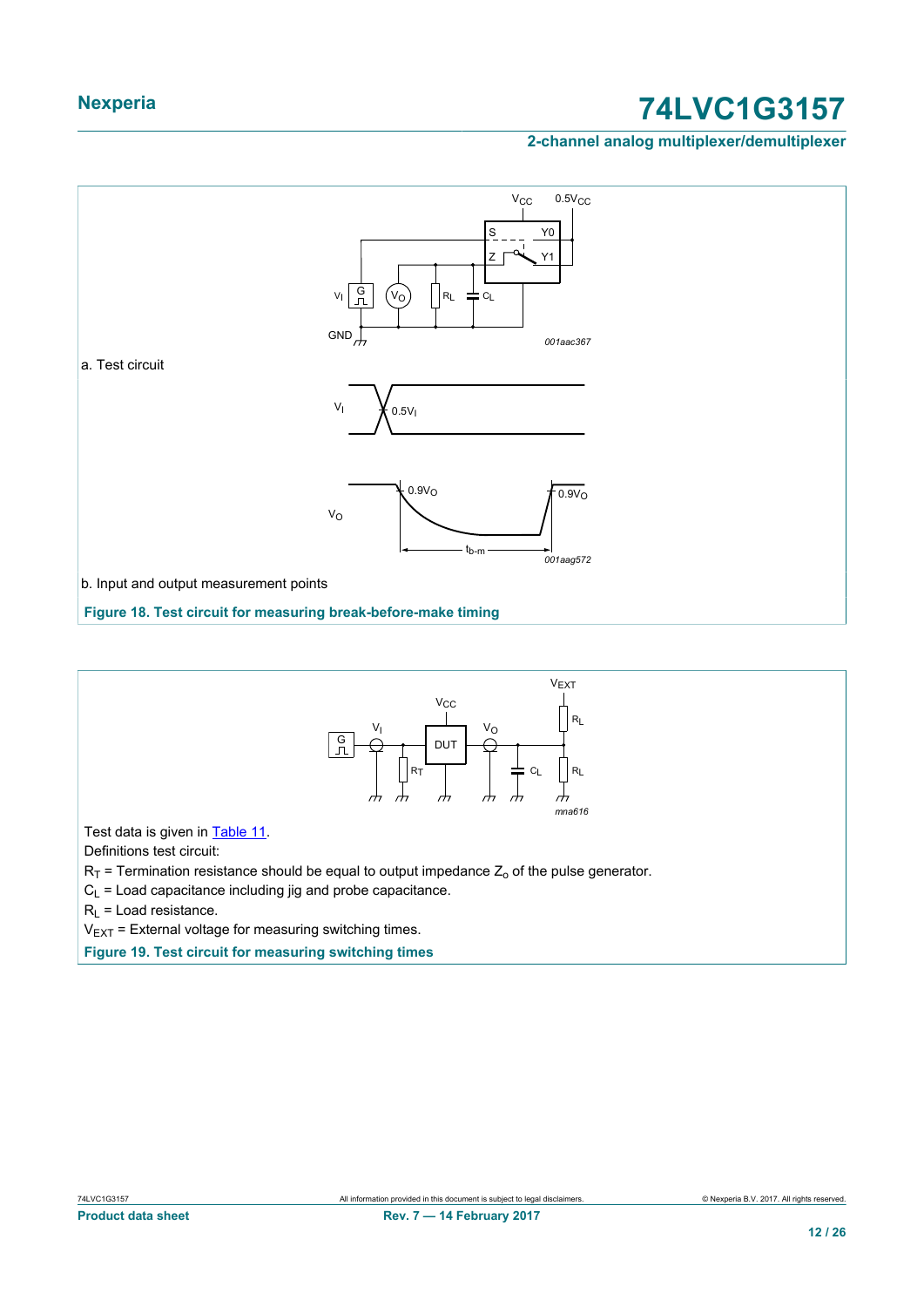#### **2-channel analog multiplexer/demultiplexer**

<span id="page-12-0"></span>

| Table 11. Test data   |                           |               |         |              |                                    |                                    |                                    |  |
|-----------------------|---------------------------|---------------|---------|--------------|------------------------------------|------------------------------------|------------------------------------|--|
| <b>Supply voltage</b> | <b>Input</b>              |               | Load    |              | V <sub>EXT</sub>                   |                                    |                                    |  |
| $V_{\rm CC}$          | $\mathsf{V}_{\mathsf{I}}$ | $t_r$ , $t_f$ | $C_{L}$ | $R_L$        | t <sub>PLH,</sub> t <sub>PHL</sub> | t <sub>PZH,</sub> t <sub>PHZ</sub> | t <sub>PZL,</sub> t <sub>PLZ</sub> |  |
| 1.65 V to 1.95 V      | $V_{\rm CC}$              | $\leq$ 2.0 ns | 50 pF   | 500 $\Omega$ | open                               | <b>GND</b>                         | $2 \times V_{CC}$                  |  |
| 2.3 V to 2.7 V        | $V_{CC}$                  | $\leq$ 2.0 ns | 50 pF   | 500 $\Omega$ | open                               | <b>GND</b>                         | $2 \times V_{CC}$                  |  |
| 2.7 V                 | $V_{CC}$                  | $\leq$ 2.5 ns | 50 pF   | 500 $\Omega$ | open                               | <b>GND</b>                         | $2 \times V_{CC}$                  |  |
| 3 V to 3.6 V          | $V_{\rm CC}$              | $\leq$ 2.5 ns | 50 pF   | 500 $\Omega$ | open                               | <b>GND</b>                         | $2 \times V_{CC}$                  |  |
| 4.5 V to 5.5 V        | $V_{\rm CC}$              | ≤ 2.5 ns      | 50 pF   | 500 $\Omega$ | open                               | <b>GND</b>                         | $2 \times V_{CC}$                  |  |

#### <span id="page-12-1"></span>**11.2 Additional dynamic characteristics**

#### **Table 12. Additional dynamic characteristics**

*At recommended operating conditions; voltages are referenced to GND (ground = 0 V); Tamb = 25 °C.*

|                    | <b>Symbol Parameter</b>   | <b>Conditions</b>                                                                                                       | <b>Min</b>                   | <b>Typ</b> | <b>Max</b>                   | <b>Unit</b> |
|--------------------|---------------------------|-------------------------------------------------------------------------------------------------------------------------|------------------------------|------------|------------------------------|-------------|
| <b>THD</b>         | total harmonic distortion | $f_i$ = 600 Hz to 20 kHz; R <sub>1</sub> = 600 Ω;<br>$C_L$ = 50 pF; $V_l$ = 0.5 V (p-p); see Figure 20                  |                              |            |                              |             |
|                    |                           | $V_{CC}$ = 1.65 V                                                                                                       | $\overline{\phantom{a}}$     | 0.260      | $\overline{\phantom{a}}$     | %           |
|                    |                           | $V_{\rm CC}$ = 2.3 V                                                                                                    | $\overline{\phantom{a}}$     | 0.078      |                              | $\%$        |
|                    |                           | $V_{\rm CC}$ = 3.0 V                                                                                                    | $\overline{\phantom{0}}$     | 0.078      |                              | $\%$        |
|                    |                           | $V_{\rm CC}$ = 4.5 V                                                                                                    | $\overline{\phantom{a}}$     | 0.078      | $\overline{\phantom{m}}$     | %           |
| $f_{(-3dB)}$       | -3 dB frequency response  | $R_L$ = 50 $\Omega$ ; see Figure 21                                                                                     |                              |            |                              |             |
|                    |                           | $V_{CC}$ = 1.65 V                                                                                                       | $\qquad \qquad \blacksquare$ | 200        | $\overline{\phantom{a}}$     | MHz         |
|                    |                           | $V_{\rm CC}$ = 2.3 V                                                                                                    | $\overline{\phantom{0}}$     | 300        | $\overline{\phantom{a}}$     | <b>MHz</b>  |
|                    |                           | $V_{\text{CC}}$ = 3.0 V                                                                                                 | $\frac{1}{2}$                | 300        | $\overline{\phantom{a}}$     | <b>MHz</b>  |
|                    |                           | $V_{CC}$ = 4.5 V                                                                                                        |                              | 300        | $\overline{\phantom{a}}$     | <b>MHz</b>  |
| $\alpha_{\rm iso}$ | isolation (OFF-state)     | $R_1 = 50 \Omega$ ; C <sub>1</sub> = 5 pF; f <sub>i</sub> = 10 MHz;<br>see Figure 22                                    |                              |            |                              |             |
|                    |                           | $V_{CC}$ = 1.65 V                                                                                                       | $\overline{\phantom{a}}$     | $-42$      | $\overline{\phantom{0}}$     | dB          |
|                    |                           | $V_{\rm CC}$ = 2.3 V                                                                                                    | $\overline{\phantom{a}}$     | $-42$      | $\overline{\phantom{a}}$     | dB          |
|                    |                           | $V_{\text{CC}}$ = 3.0 V                                                                                                 | $\blacksquare$               | $-40$      | $\overline{\phantom{a}}$     | dB          |
|                    |                           | $V_{\rm CC}$ = 4.5 V                                                                                                    | $\frac{1}{2}$                | $-40$      | $\overline{a}$               | dB          |
| $Q_{\text{inj}}$   | charge injection          | $C_L$ = 0.1 nF; $V_{gen}$ = 0 V; R <sub>gen</sub> = 0 $\Omega$ ;<br>$f_i = 1$ MHz; $R_L = 1$ M $\Omega$ ; see Figure 23 |                              |            |                              |             |
|                    |                           | $V_{\rm CC}$ = 1.8 V                                                                                                    | $\qquad \qquad \blacksquare$ | 3.3        | $\qquad \qquad \blacksquare$ | рC          |
|                    |                           | $V_{\rm CC}$ = 2.5 V                                                                                                    |                              | 4.1        | $\overline{\phantom{a}}$     | pC          |
|                    |                           | $V_{\rm CC}$ = 3.3 V                                                                                                    | $\overline{\phantom{a}}$     | 5.0        | $\overline{\phantom{m}}$     | pC          |
|                    |                           | $V_{\rm CC}$ = 4.5 V                                                                                                    | $\overline{\phantom{a}}$     | 6.4        | $\overline{\phantom{a}}$     | pC          |
|                    |                           | $V_{\rm CC}$ = 5.5 V                                                                                                    | $\blacksquare$               | 7.5        | $\overline{\phantom{0}}$     | pC          |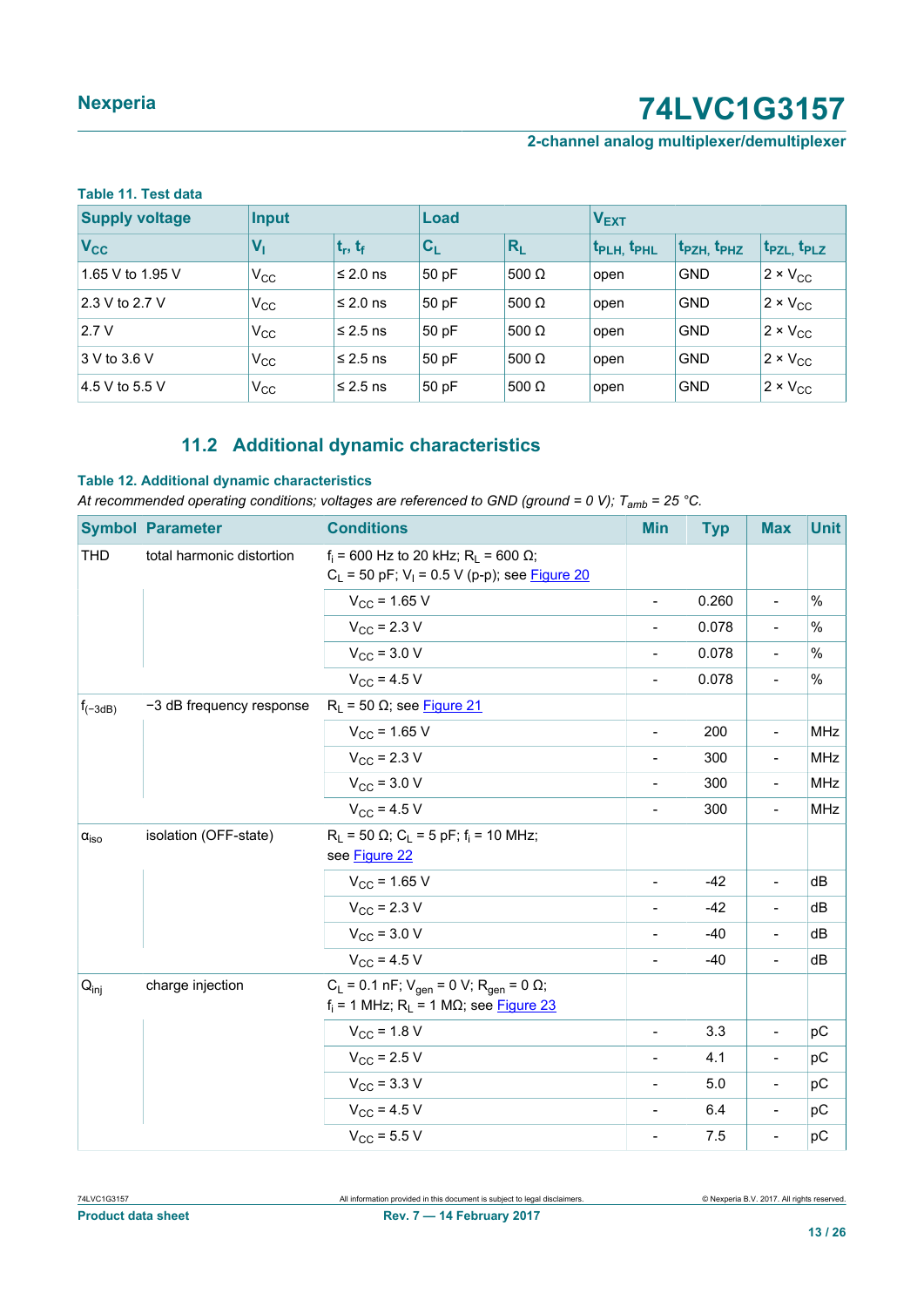**2-channel analog multiplexer/demultiplexer**

#### <span id="page-13-3"></span>**11.3 Test circuits**

<span id="page-13-0"></span>

<span id="page-13-1"></span>

<span id="page-13-2"></span>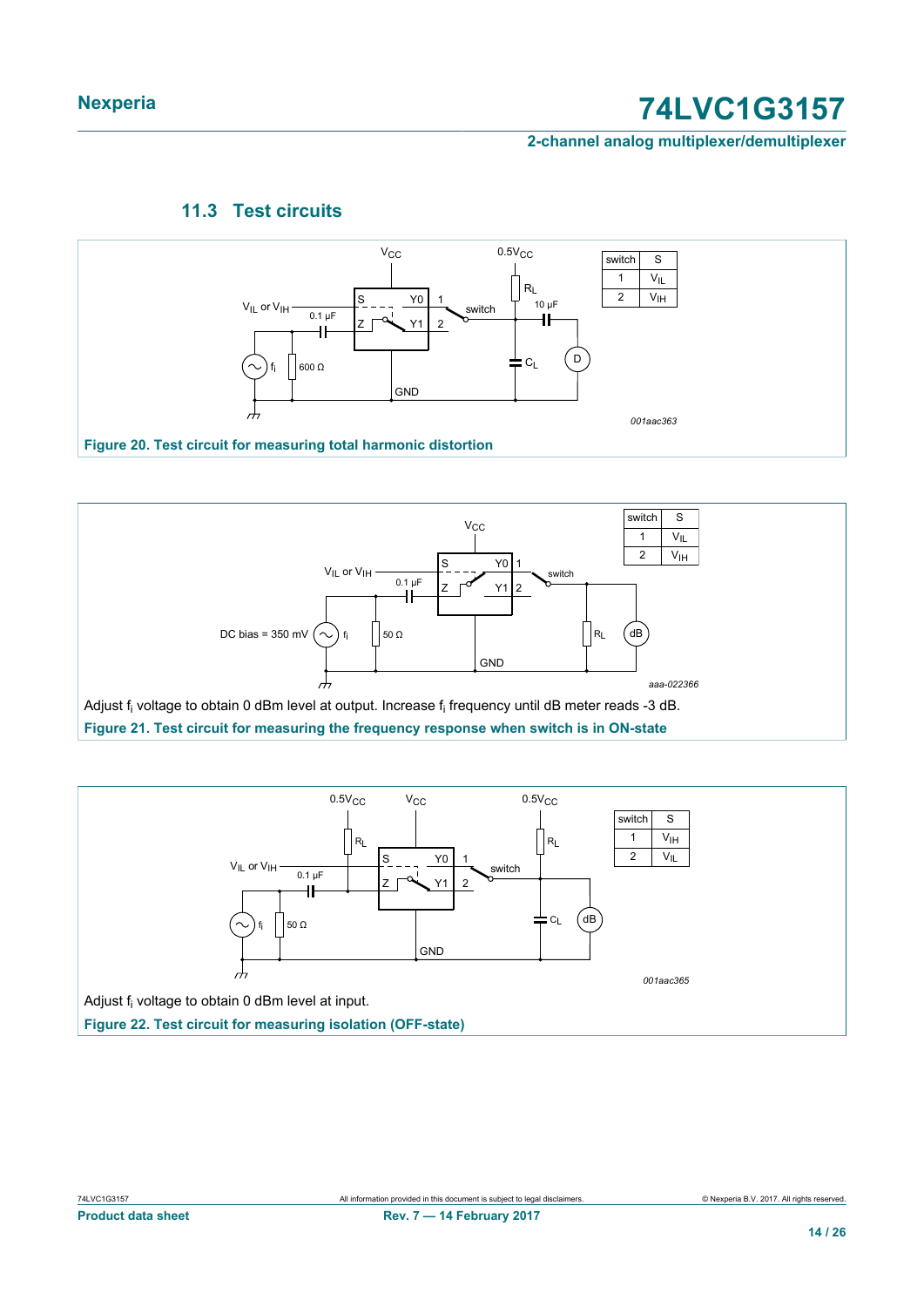<span id="page-14-0"></span>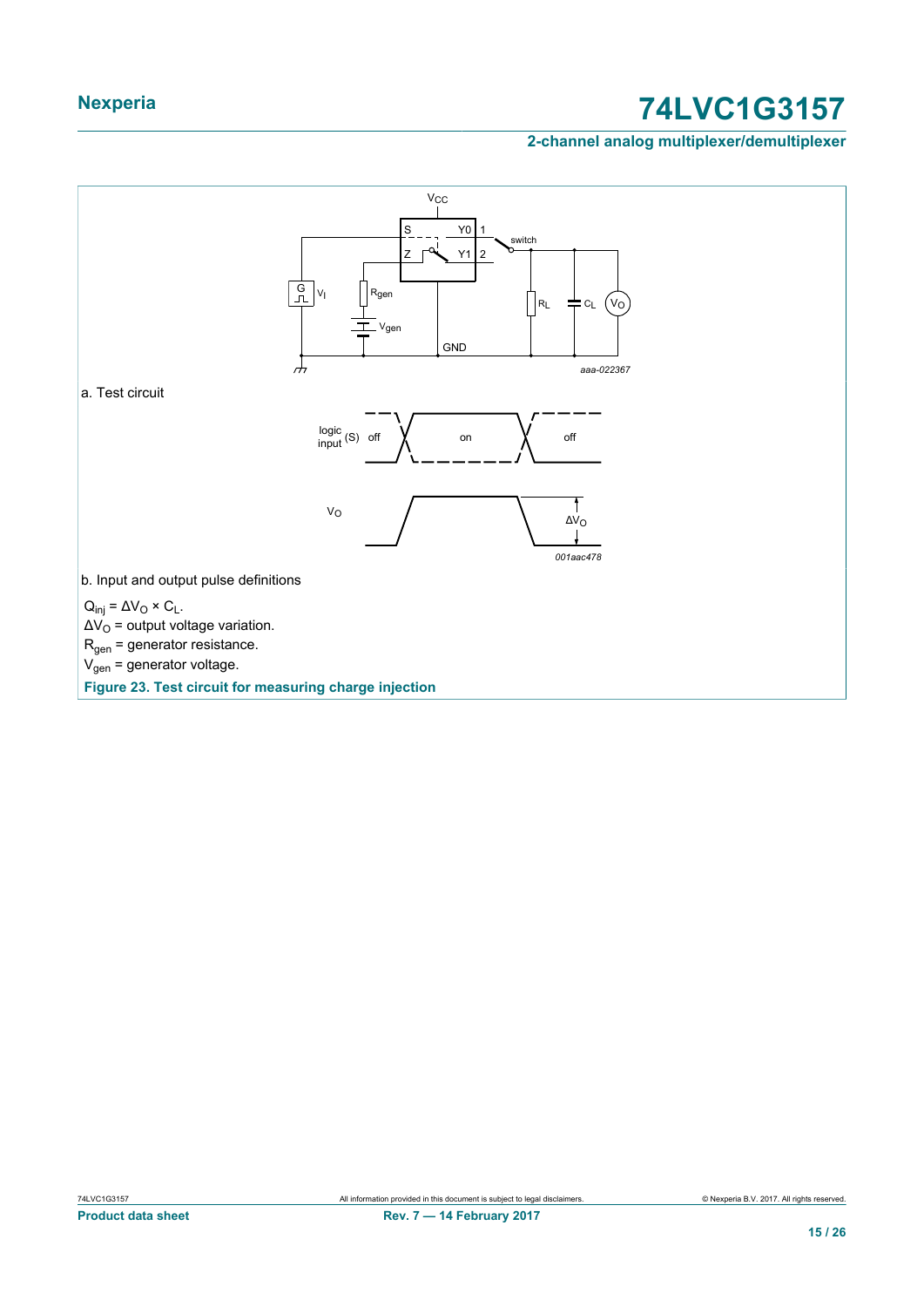**2-channel analog multiplexer/demultiplexer**

### <span id="page-15-0"></span>**12 Package outline**

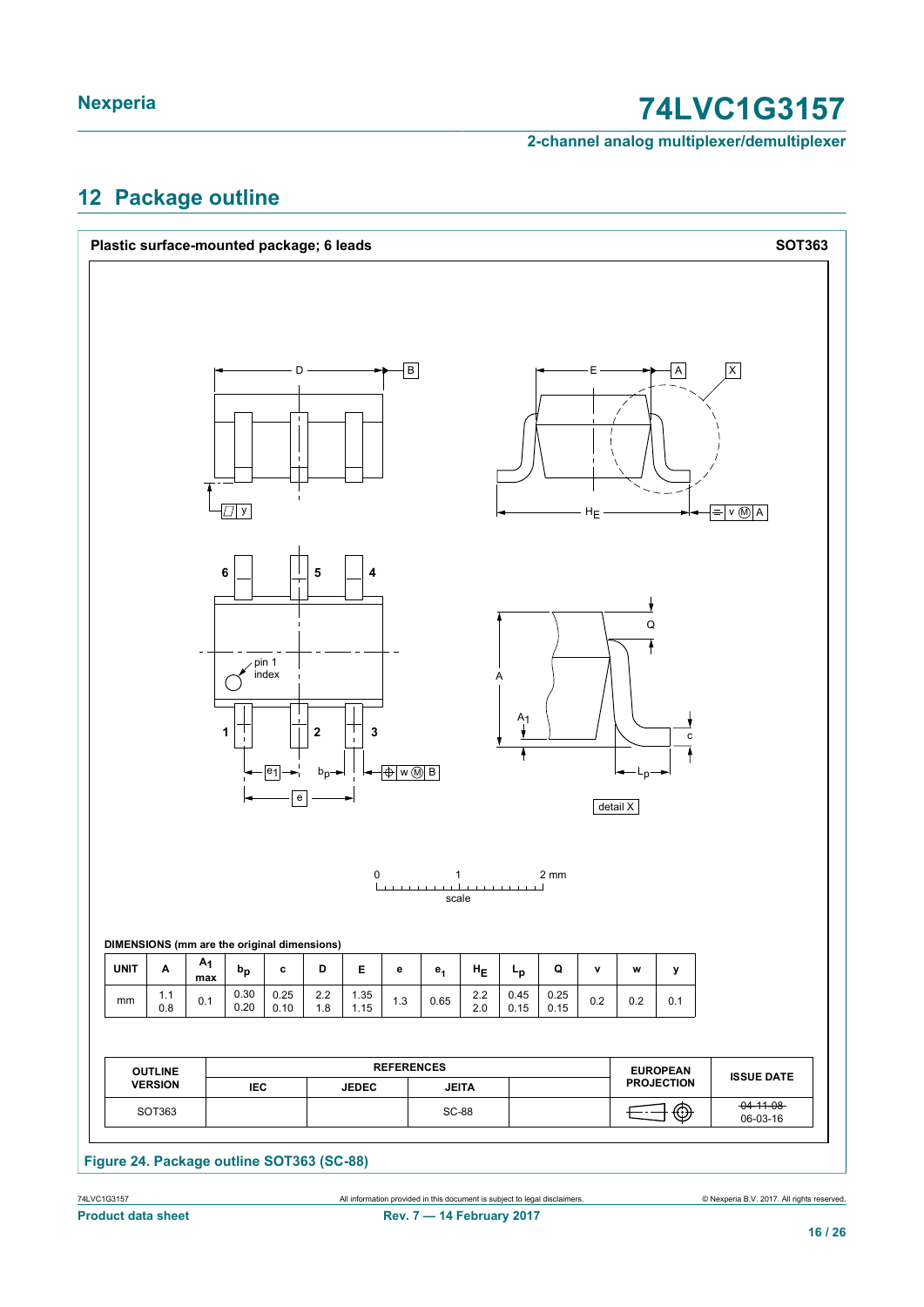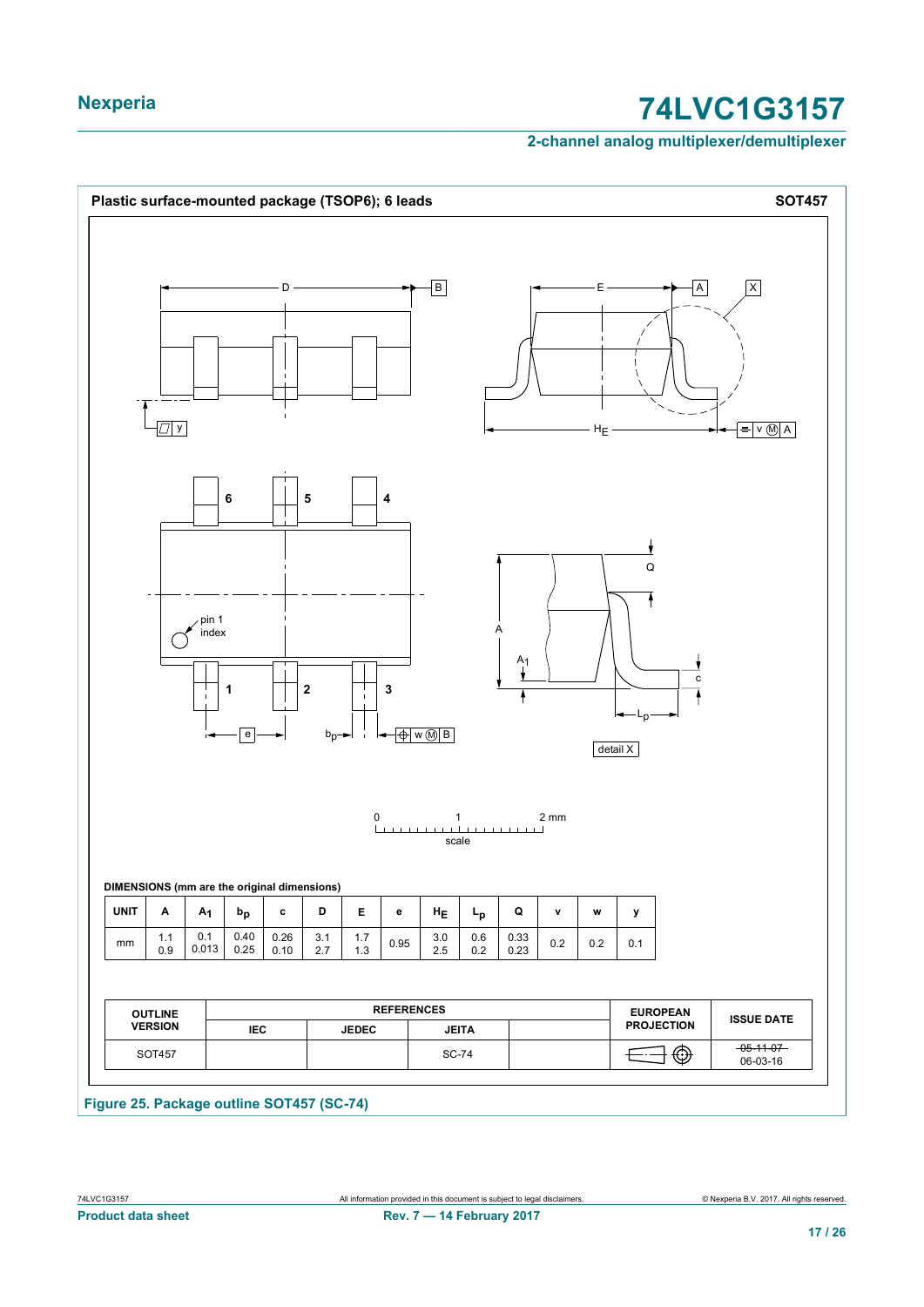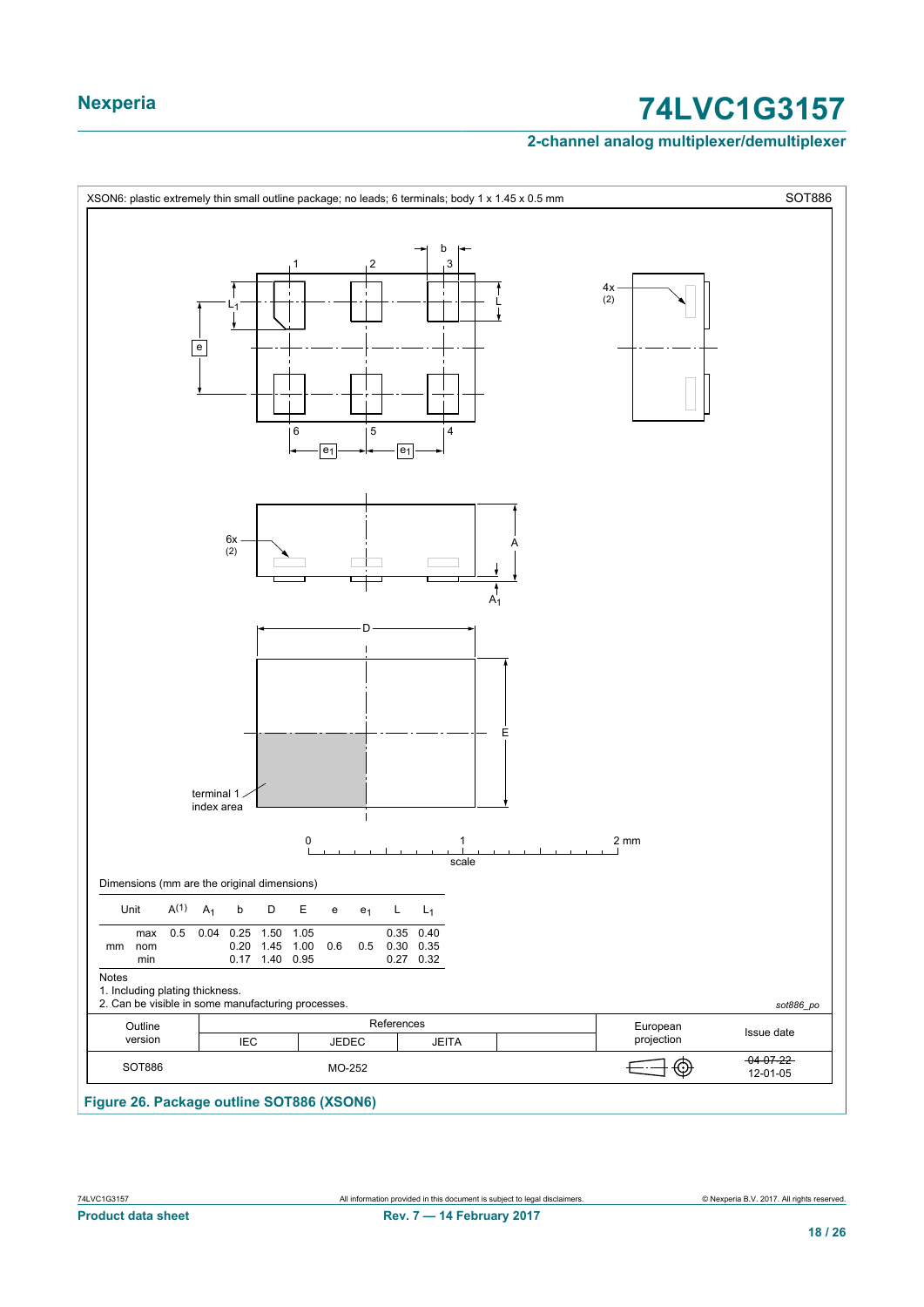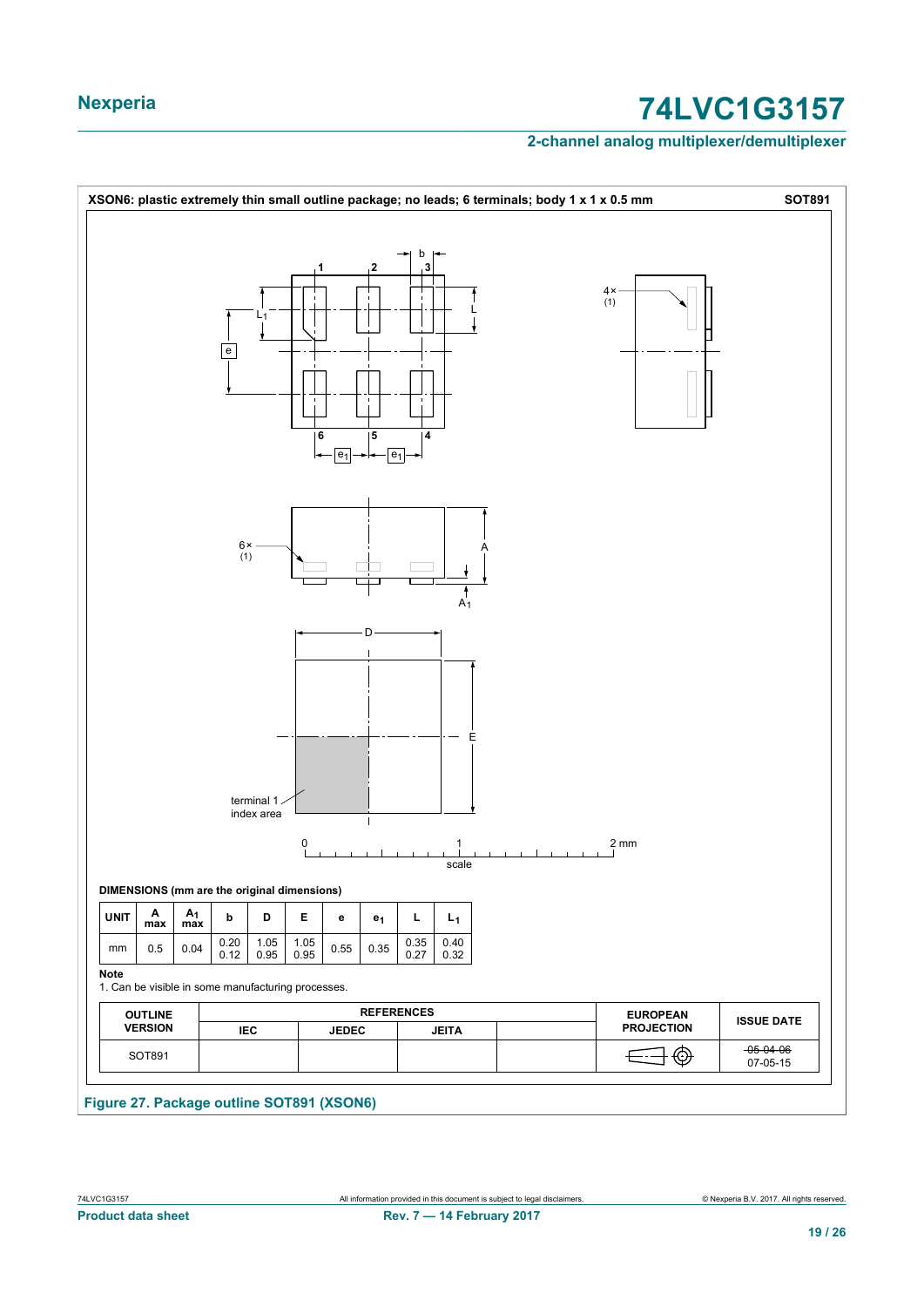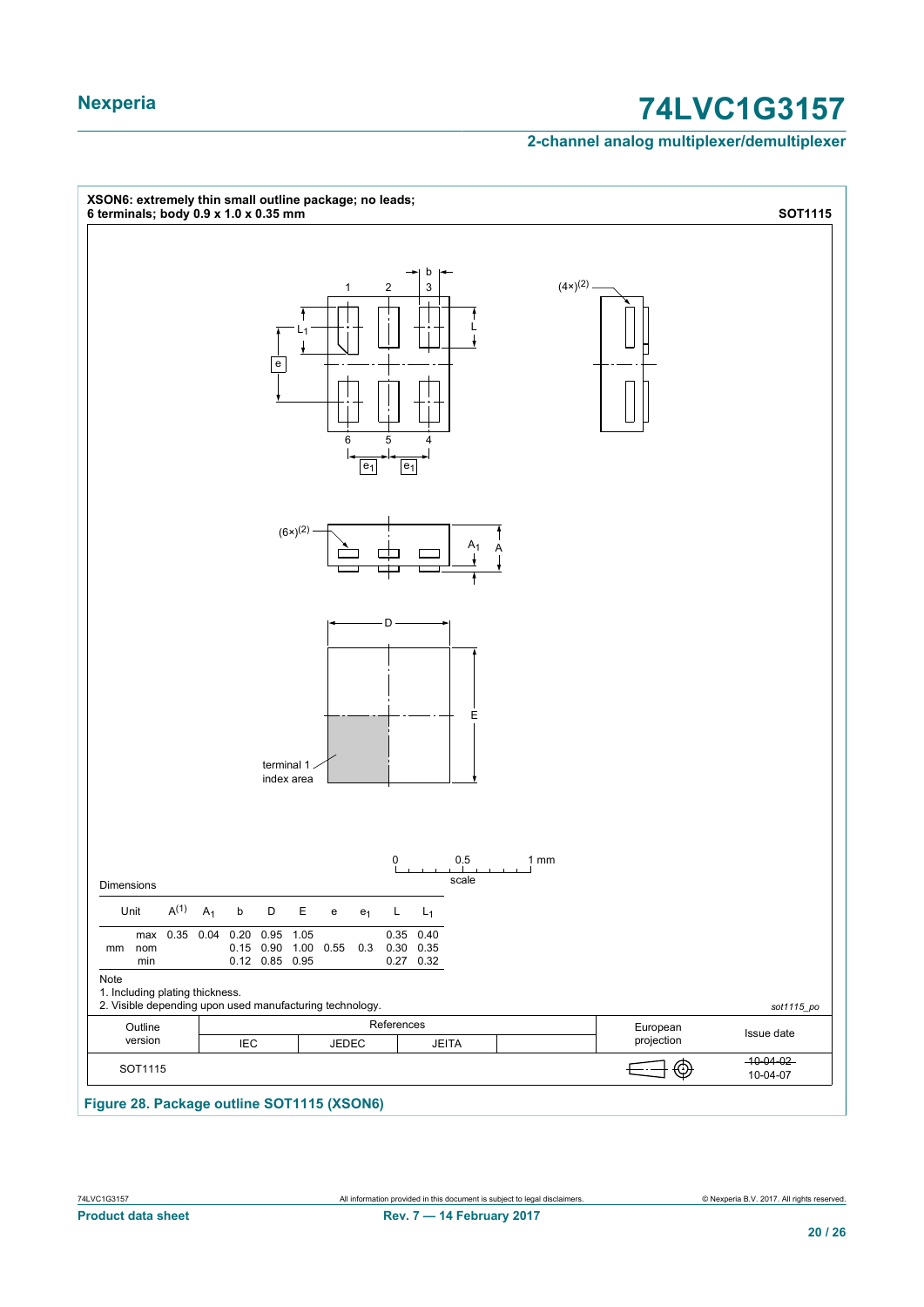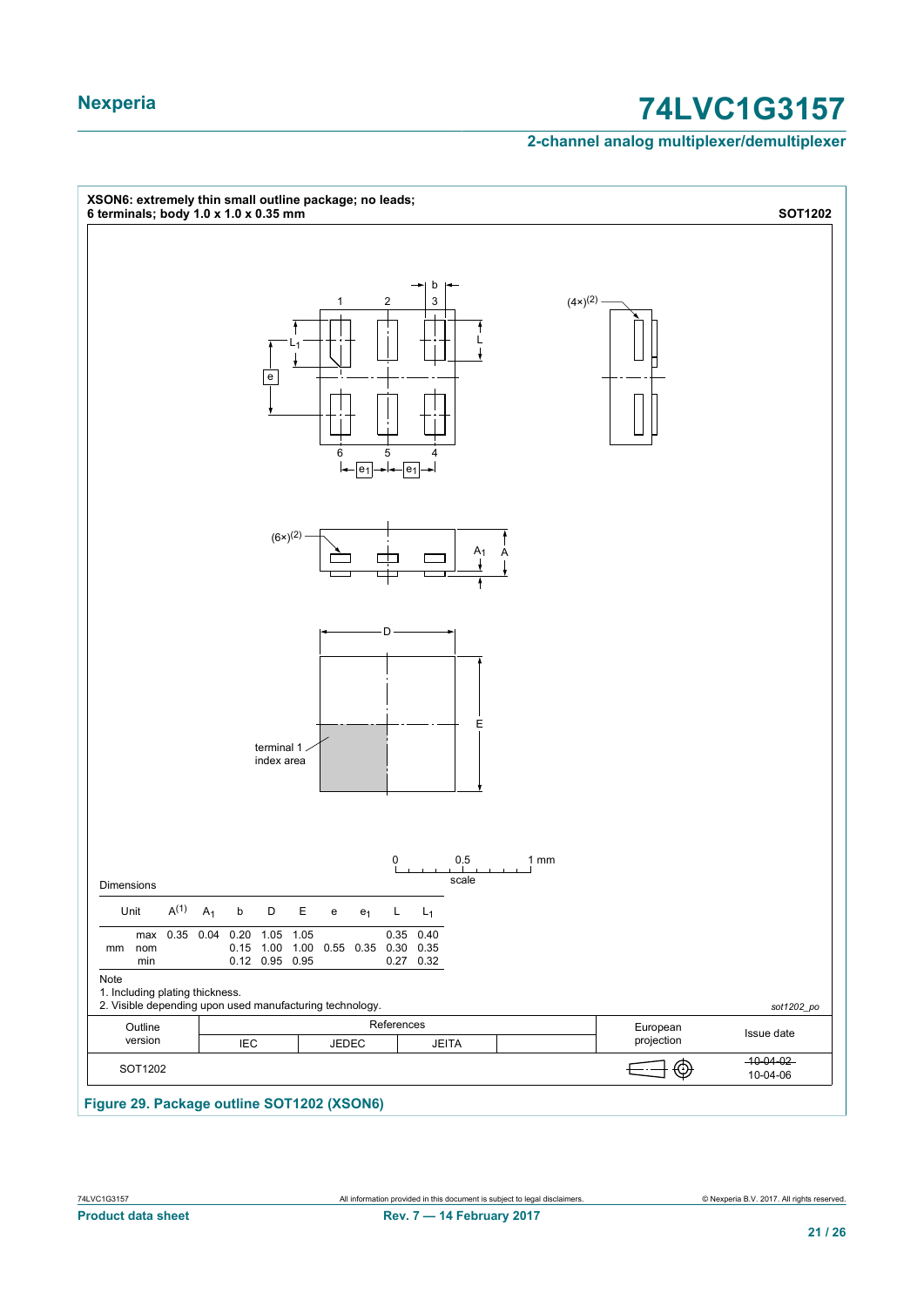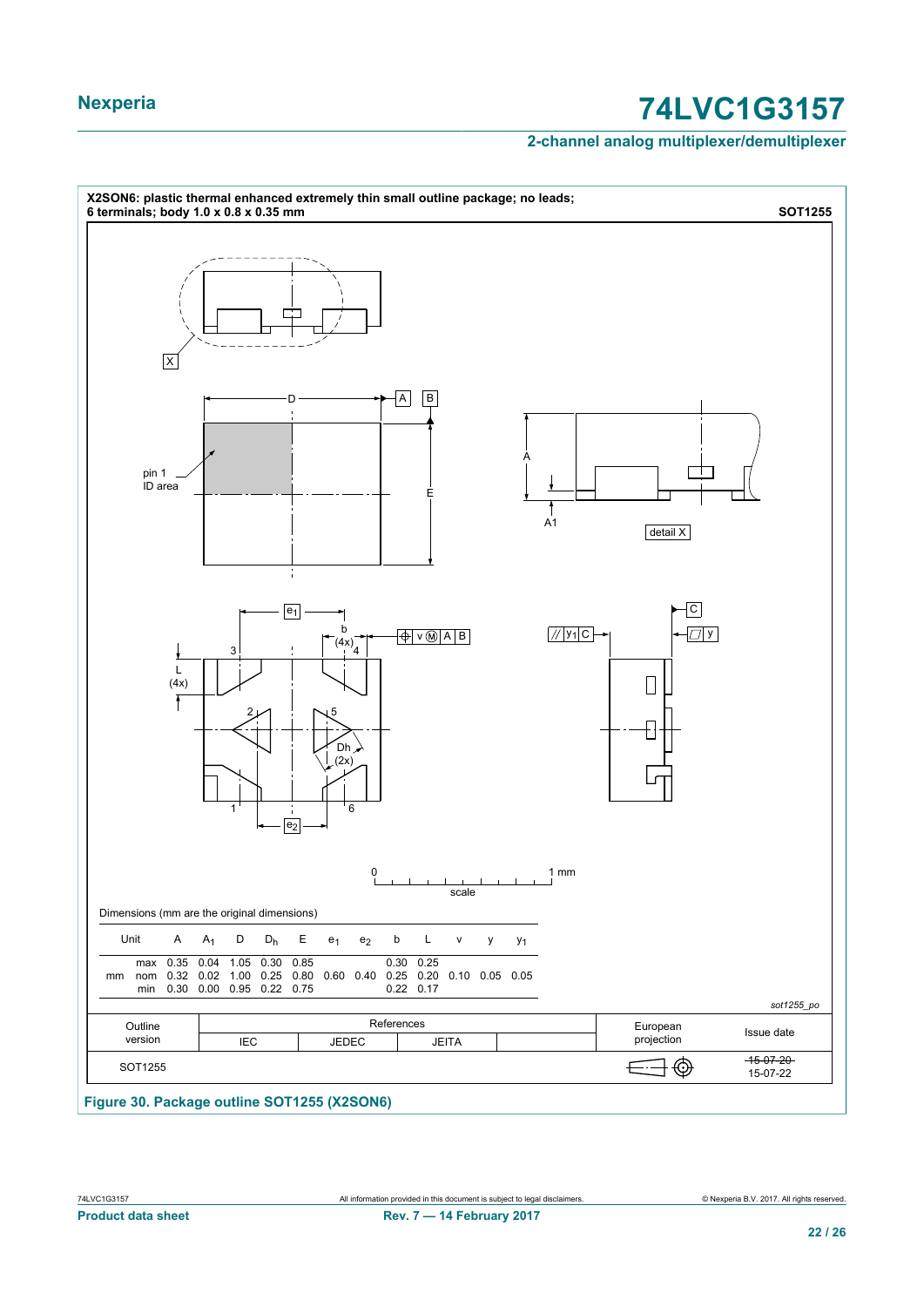**2-channel analog multiplexer/demultiplexer**

### <span id="page-22-0"></span>**13 Abbreviations**

| <b>Table 13. Abbreviations</b> |                                         |
|--------------------------------|-----------------------------------------|
| <b>Acronym</b>                 | <b>Description</b>                      |
| <b>CMOS</b>                    | Complementary Metal-Oxide Semiconductor |
| <b>DUT</b>                     | Device Under Test                       |
| <b>ESD</b>                     | ElectroStatic Discharge                 |
| <b>HBM</b>                     | Human Body Model                        |
| <b>MM</b>                      | Machine Model                           |
| <b>TTL</b>                     | Transistor-Transistor Logic             |

#### <span id="page-22-1"></span>**14 Revision history**

#### **Table 14. Revision history**

| <b>Document ID</b> | <b>Release date</b>                                                                                                                                                                                                                                                            | Data sheet status                                         | <b>Change notice</b> | <b>Supersedes</b> |  |
|--------------------|--------------------------------------------------------------------------------------------------------------------------------------------------------------------------------------------------------------------------------------------------------------------------------|-----------------------------------------------------------|----------------------|-------------------|--|
| 74LVC1G3157 v.7    | 20170214                                                                                                                                                                                                                                                                       | Product data sheet                                        |                      | 74LVC1G3157 v.6   |  |
| Modifications:     | . Table 7: The maximum limits for leakage current and supply current have changed.<br>• The format of this data sheet has been redesigned to comply with the identity guidelines of<br>Nexperia.<br>• Legal texts have been adapted to the new company name where appropriate. |                                                           |                      |                   |  |
| 74LVC1G3157 v.6    | 20160512                                                                                                                                                                                                                                                                       | Product data sheet                                        |                      | 74LVC1G3157 v.5   |  |
| Modifications:     | • Added type number 74LVC1G3157GX (SOT1255 package)<br>• Table 9: Minimum and maximum values enable and disable times revised.<br>• Table 12 and Figure 21: Condition and test circuit for $f_{(-3dB)}$ revised.<br>• Figure 23: Test circuit for charge injection revised.    |                                                           |                      |                   |  |
| 74LVC1G3157 v.5    | 20121206                                                                                                                                                                                                                                                                       | Product data sheet                                        |                      | 74LVC1G3157 v.4   |  |
| Modifications:     |                                                                                                                                                                                                                                                                                | • Package outline drawing of SOT886 (Figure 26) modified. |                      |                   |  |
| 74LVC1G3157 v.4    | 20111206                                                                                                                                                                                                                                                                       | Product data sheet                                        |                      | 74LVC1G3157 v.3   |  |
| 74LVC1G3157 v.3    | 20100916                                                                                                                                                                                                                                                                       | Product data sheet                                        |                      | 74LVC1G3157 v.2   |  |
| 74LVC1G3157 v.2    | 20070918                                                                                                                                                                                                                                                                       | Product data sheet                                        |                      | 74LVC1G3157 v.1   |  |
| 74LVC1G3157 v.1    | 20050207                                                                                                                                                                                                                                                                       | Product data sheet                                        |                      |                   |  |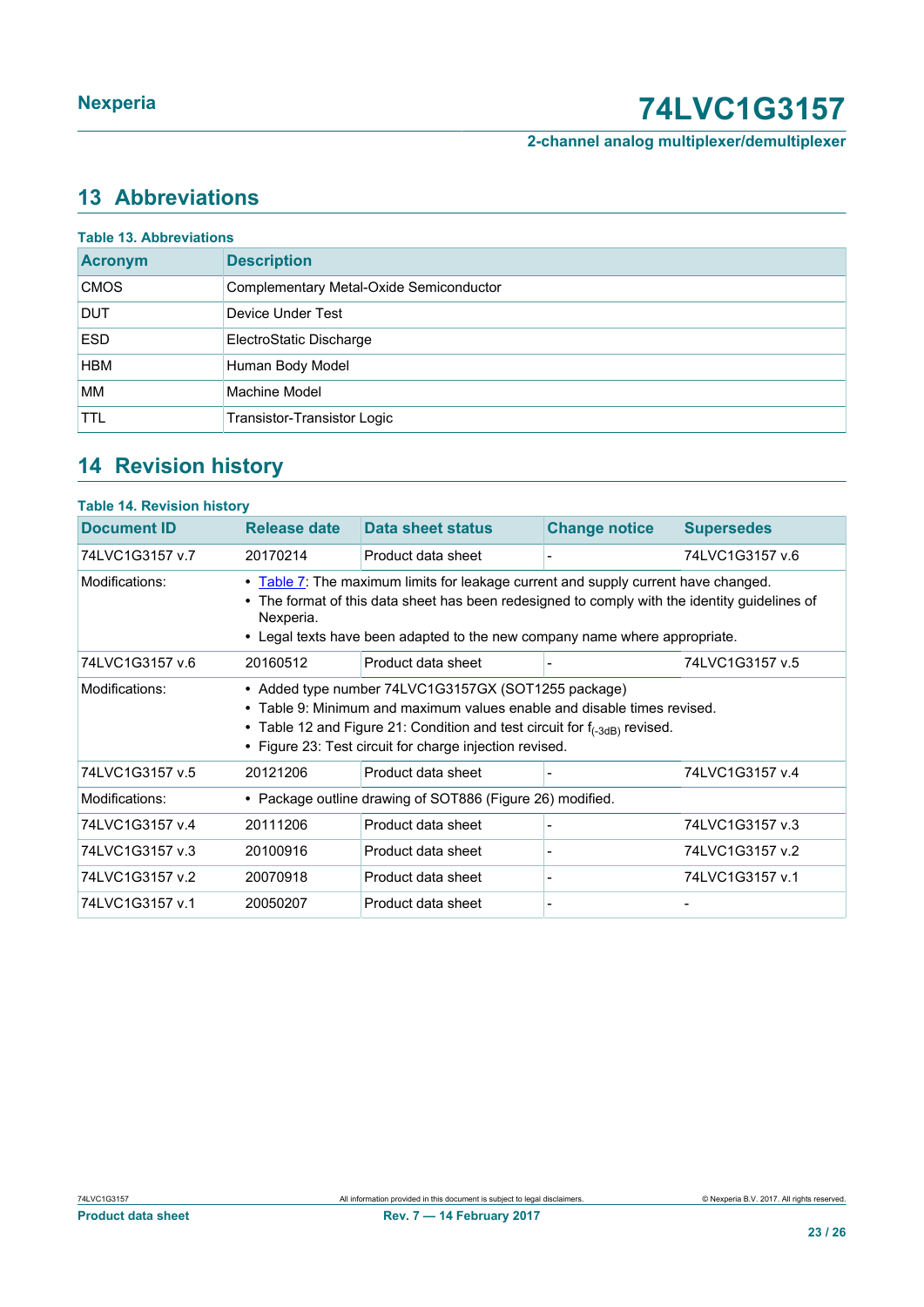#### **2-channel analog multiplexer/demultiplexer**

### <span id="page-23-0"></span>**15 Legal information**

#### **15.1 Data sheet status**

| Document status <sup>[1][2]</sup> | Product status <sup>[3]</sup> | <b>Definition</b>                                                                        |
|-----------------------------------|-------------------------------|------------------------------------------------------------------------------------------|
| Objective [short] data sheet      | Development                   | This document contains data from the objective specification for product<br>development. |
| Preliminary [short] data sheet    | Qualification                 | This document contains data from the preliminary specification.                          |
| Product [short] data sheet        | Production                    | This document contains the product specification.                                        |

[1] Please consult the most recently issued document before initiating or completing a design.

[2] The term 'short data sheet' is explained in section "Definitions".<br>[3] The product status of device(s) described in this document may [3] The product status of device(s) described in this document may have changed since this document was published and may differ in case of multiple devices. The latest product status information is available on the Internet at URL http://www.nexperia.com.

#### **15.2 Definitions**

**Draft** — The document is a draft version only. The content is still under internal review and subject to formal approval, which may result in modifications or additions. Nexperia does not give any representations or warranties as to the accuracy or completeness of information included herein and shall have no liability for the consequences of use of such information.

**Short data sheet** — A short data sheet is an extract from a full data sheet with the same product type number(s) and title. A short data sheet is intended for quick reference only and should not be relied upon to contain detailed and full information. For detailed and full information see the relevant full data sheet, which is available on request via the local Nexperia sales office. In case of any inconsistency or conflict with the short data sheet, the full data sheet shall prevail.

**Product specification** — The information and data provided in a Product data sheet shall define the specification of the product as agreed between Nexperia and its customer, unless Nexperia and customer have explicitly agreed otherwise in writing. In no event however, shall an agreement be valid in which the Nexperia product is deemed to offer functions and qualities beyond those described in the Product data sheet.

#### **15.3 Disclaimers**

**Limited warranty and liability** — Information in this document is believed to be accurate and reliable. However, Nexperia does not give any representations or warranties, expressed or implied, as to the accuracy or completeness of such information and shall have no liability for the consequences of use of such information. Nexperia takes no responsibility for the content in this document if provided by an information source outside of Nexperia. In no event shall Nexperia be liable for any indirect, incidental, punitive, special or consequential damages (including - without limitation lost profits, lost savings, business interruption, costs related to the removal or replacement of any products or rework charges) whether or not such damages are based on tort (including negligence), warranty, breach of contract or any other legal theory. Notwithstanding any damages that customer might incur for any reason whatsoever, Nexperia's aggregate and cumulative liability towards customer for the products described herein shall be limited in accordance with the Terms and conditions of commercial sale of Nexperia.

**Right to make changes** — Nexperia reserves the right to make changes to information published in this document, including without limitation specifications and product descriptions, at any time and without notice. This document supersedes and replaces all information supplied prior to the publication hereof.

**Suitability for use** — Nexperia products are not designed, authorized or warranted to be suitable for use in life support, life-critical or safety-critical systems or equipment, nor in applications where failure or malfunction of an Nexperia product can reasonably be expected to result in personal injury, death or severe property or environmental damage. Nexperia and its suppliers accept no liability for inclusion and/or use of Nexperia products in such equipment or applications and therefore such inclusion and/or use is at the customer's own risk.

**Applications** — Applications that are described herein for any of these products are for illustrative purposes only. Nexperia makes no representation or warranty that such applications will be suitable for the specified use without further testing or modification. Customers are responsible for the design and operation of their applications and products using Nexperia products, and Nexperia accepts no liability for any assistance with applications or customer product design. It is customer's sole responsibility to determine whether the Nexperia product is suitable and fit for the customer's applications and products planned, as well as for the planned application and use of customer's third party customer(s). Customers should provide appropriate design and operating safeguards to minimize the risks associated with their applications and products. Nexperia does not accept any liability related to any default, damage, costs or problem which is based on any weakness or default in the customer's applications or products, or the application or use by customer's third party customer(s). Customer is responsible for doing all necessary testing for the customer's applications and products using Nexperia products in order to avoid a default of the applications and the products or of the application or use by customer's third party customer(s). Nexperia does not accept any liability in this respect.

**Limiting values** — Stress above one or more limiting values (as defined in the Absolute Maximum Ratings System of IEC 60134) will cause permanent damage to the device. Limiting values are stress ratings only and (proper) operation of the device at these or any other conditions above those given in the Recommended operating conditions section (if present) or the Characteristics sections of this document is not warranted. Constant or repeated exposure to limiting values will permanently and irreversibly affect the quality and reliability of the device.

**Terms and conditions of commercial sale** — Nexperia products are sold subject to the general terms and conditions of commercial sale, as published at http://www.nexperia.com/profile/terms, unless otherwise agreed in a valid written individual agreement. In case an individual agreement is concluded only the terms and conditions of the respective agreement shall apply. Nexperia hereby expressly objects to applying the customer's general terms and conditions with regard to the purchase of Nexperia products by customer.

**No offer to sell or license** — Nothing in this document may be interpreted or construed as an offer to sell products that is open for acceptance or the grant, conveyance or implication of any license under any copyrights, patents or other industrial or intellectual property rights.

**Export control** — This document as well as the item(s) described herein may be subject to export control regulations. Export might require a prior authorization from competent authorities.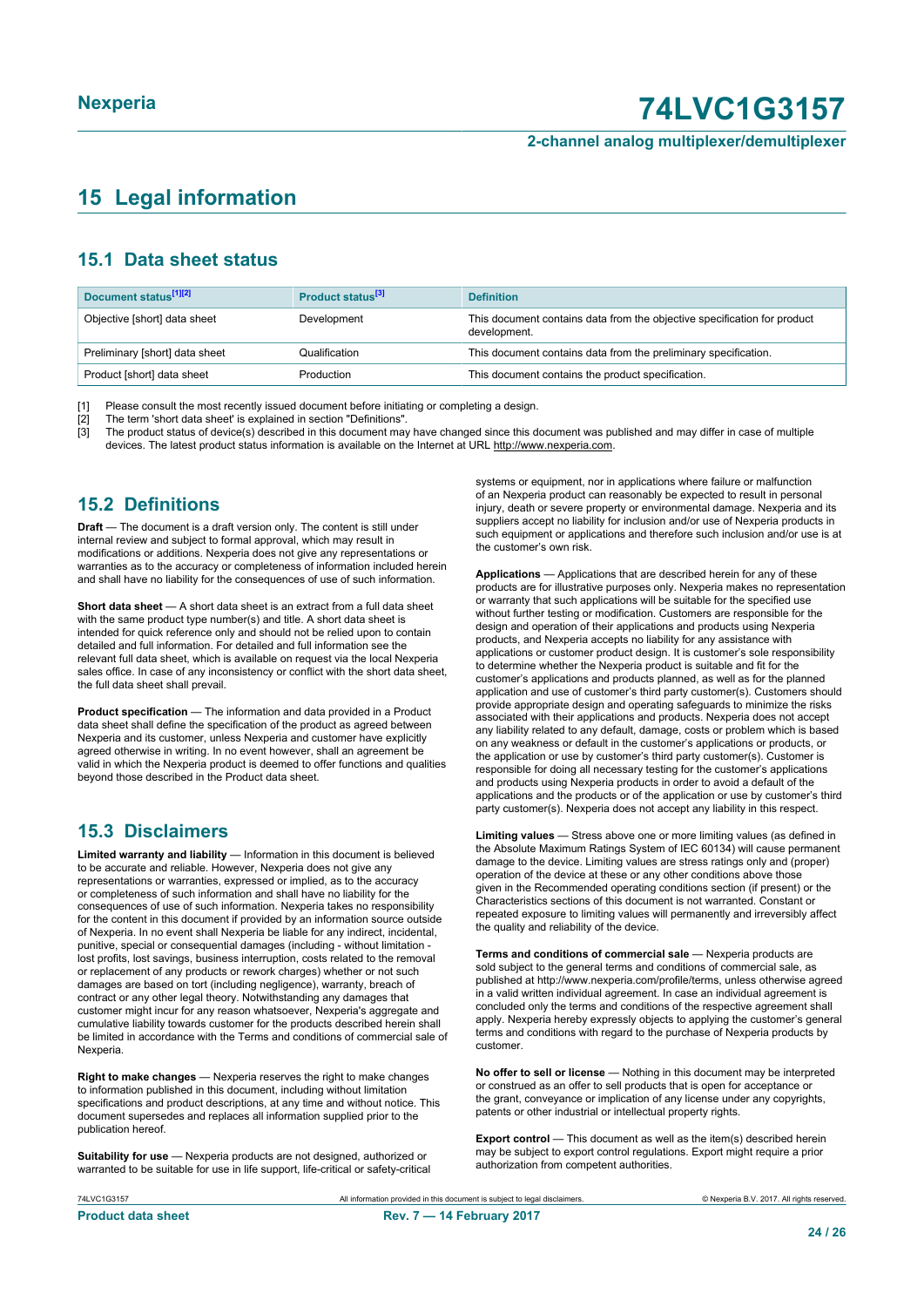#### **2-channel analog multiplexer/demultiplexer**

**Non-automotive qualified products** — Unless this data sheet expressly states that this specific Nexperia product is automotive qualified, the product is not suitable for automotive use. It is neither qualified nor tested in accordance with automotive testing or application requirements. Nexperia accepts no liability for inclusion and/or use of non-automotive qualified products in automotive equipment or applications. In the event that customer uses the product for design-in and use in automotive applications to automotive specifications and standards, customer (a) shall use the product without Nexperia's warranty of the product for such automotive applications, use and specifications, and (b) whenever customer uses the product for automotive applications beyond Nexperia's specifications such use shall be solely at customer's own risk, and (c) customer fully indemnifies Nexperia for any liability, damages or failed product claims resulting from customer

design and use of the product for automotive applications beyond Nexperia's standard warranty and Nexperia's product specifications.

**Translations** — A non-English (translated) version of a document is for reference only. The English version shall prevail in case of any discrepancy between the translated and English versions.

#### **15.4 Trademarks**

Notice: All referenced brands, product names, service names and trademarks are the property of their respective owners.